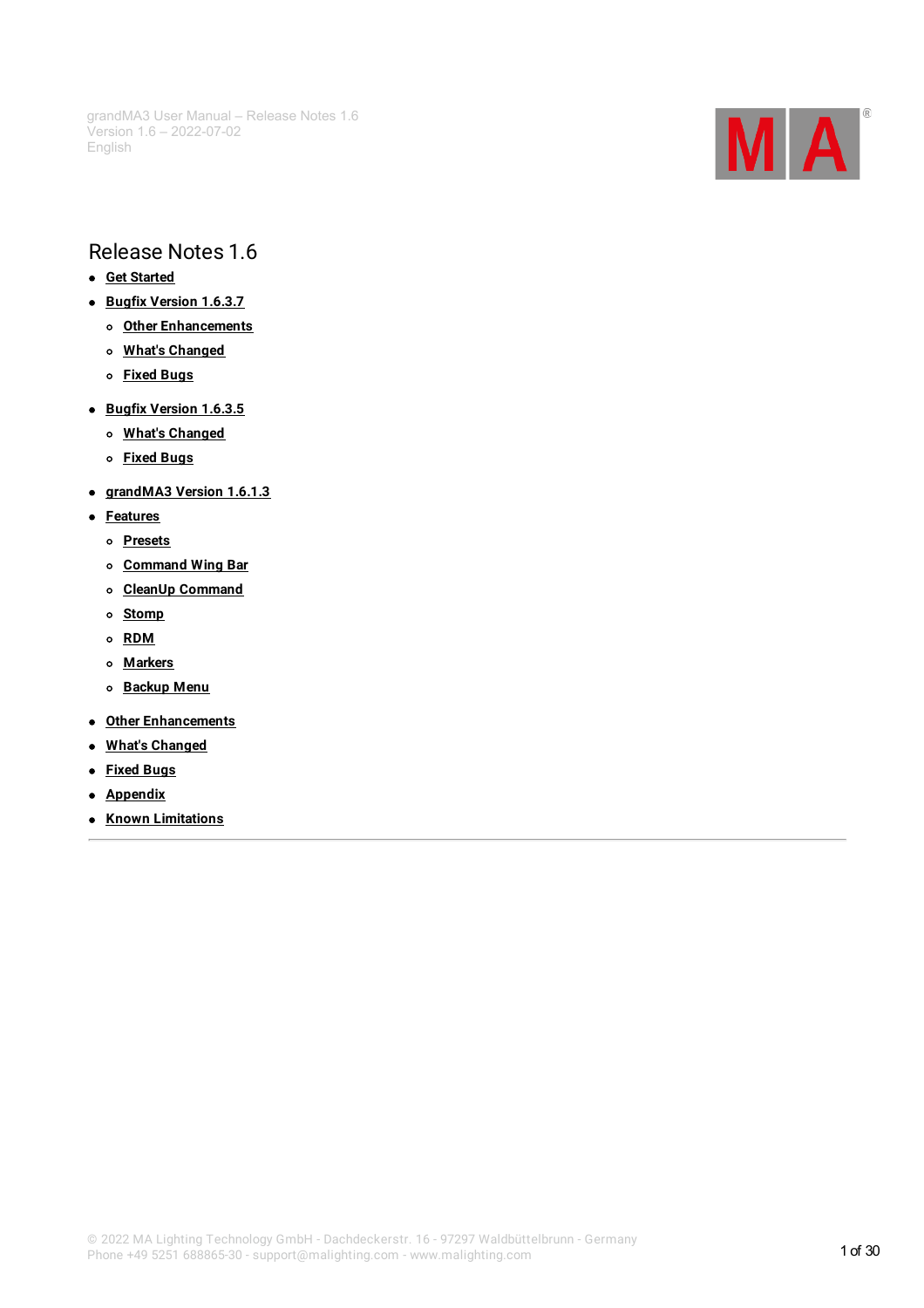

# <span id="page-1-0"></span>Get Started

Do you need help getting started in grandMA3? Perfect - here we describe a few quick steps to get you rolling. The manual will explain functionality in detail while the MA e-Learning within the MA University offers you all kinds of training. All information can be accessed through the MA Lighting website **[www.malighting.com](http://www.malighting.com)**.

Let's go! Once you leave the Release Notes by tapping | agree on the top right corner, you get presented with the main screen of grandMA3 software. On the right side, you can see predefined views. By tapping the view buttons you can switch between them.

If this is your first time starting grandMA3 software you need to patch some fixtures first to get started. Or you can load one of the demo shows delivered with the software. In both cases, you need to press Menu key. If you are using grandMA3 onPC software there is a symbol in the top left corner. Clicking the symbol is the same as pressing the Menu on a console.

Hit Backup , and tap Load in the pop-up menu. Now you are ready to load shows. As you want to get started quickly you should change in the header bar from Shows to Demo Shows by tapping the button repeatedly. Once it says Demo Shows you can choose any of them by double-clicking on it or selecting it and then tap Load Show . Just in case there was a show loaded already the software will ask you if want to save the current show first before loading the new one... your choice ;-)

Here we go! Now you are ready to work with the grandMA3 software. It is as easy as that! Again - on the right side are the view buttons to change screen content. At the bottom,you find the encoder bar and the command line. Technically that is all you need to get started. For more detailed information, refer to the grandMA3 help menu which you can reach by one of the view buttons named Help or via the **MA [Lighting](http://www.malighting.com) website**. If you want to learn grandMA3 software step by step please join the MA e-Learning - it's free of charge and available via the **MA [Lighting](http://www.malighting.com) website**.

Have fun with the grandMA3 software - next,you will find all the improvements and changes of this software version.

#### **Hint:**

The grandMA3 software will start with the show file (or status) that was active when the software was closed.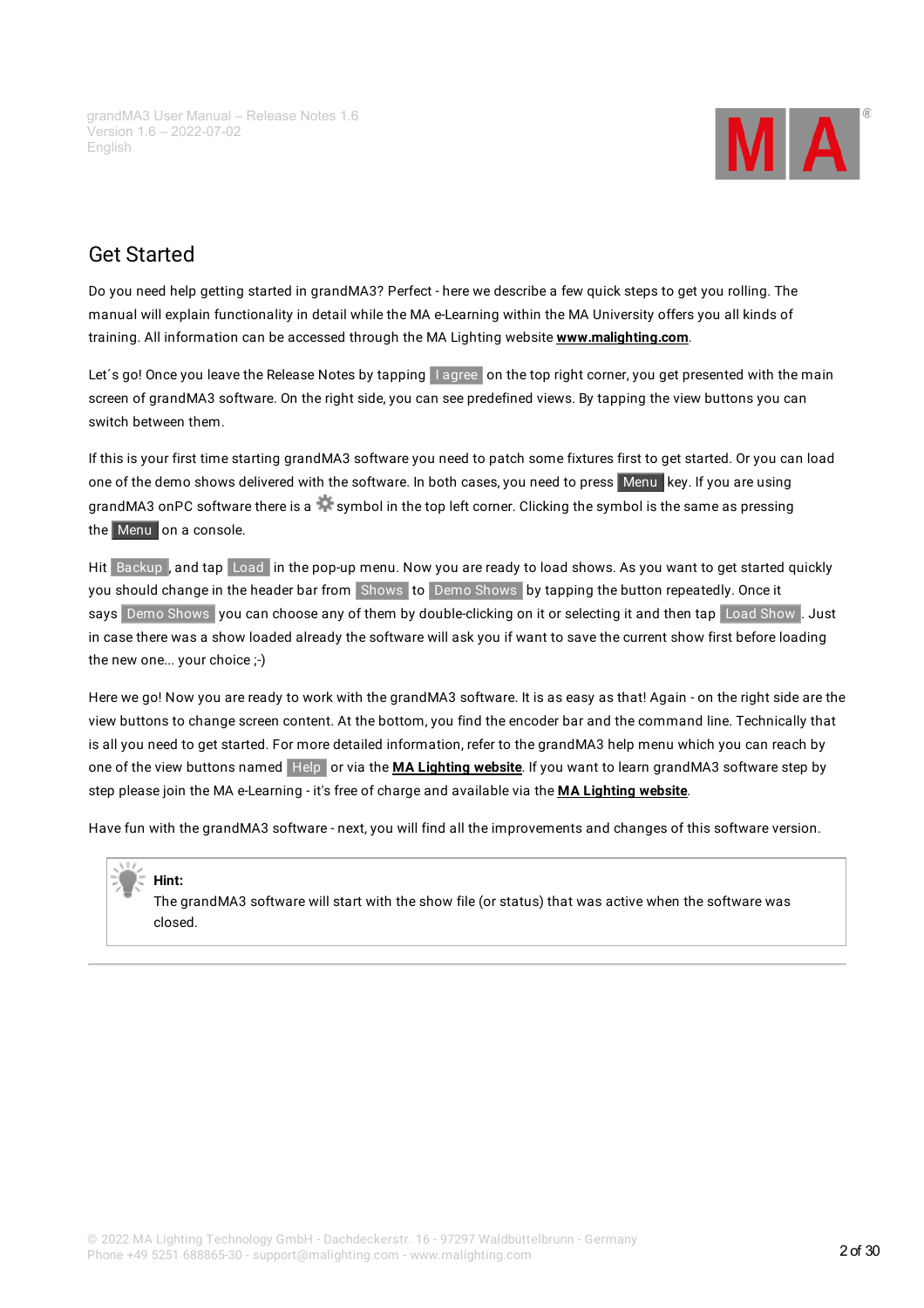

# <span id="page-2-0"></span>Bugfix Version 1.6.3.7

# <span id="page-2-1"></span>Other Enhancements

grandMA3 onPC works now also on Apple Macs running macOS 12 (Monterey).

# <span id="page-2-2"></span>What's Changed

Using all tools, except the follow tool, within the 3D window does not trigger the temporary Single Step functionality anymore.

# <span id="page-2-3"></span>Fixed Bugs

# Command Line and Macro

#### Description

Unblocking could remove the references to presets and left hard values when presets were used. This bug is fixed. Unblocking should not delete preset references anymore.

When storing a cue the MAtricks setting were not always respected. This bug is fixed. The current MAtricks settings are now again taken into account when storing a cue. Storing into an existing cue by using the Release option created an additional step in the cue that contained the release values. This bug is fixed. Store release does not create additional steps in the target cue anymore.

The size of the value change when turning an encoder could change when the encoder was switched off through a macro that addressed the whole encoder page. This bug is fixed. Off EncoderPage within an executed macro does not change the size of the value change anymore when turning an encoder afterward.

# Connections

#### Description

It was not possible anymore to connect grandMA3 devices of different subnets using a gateway. This bug is fixed. grandMA3 sessions can be established again across different subnets.

### Patch

#### **Description**

Moving fixture types within the patch could crash the software when applying the changed patch structure. This bug is fixed. The software should not crash anymore when moving fixture types within the patch.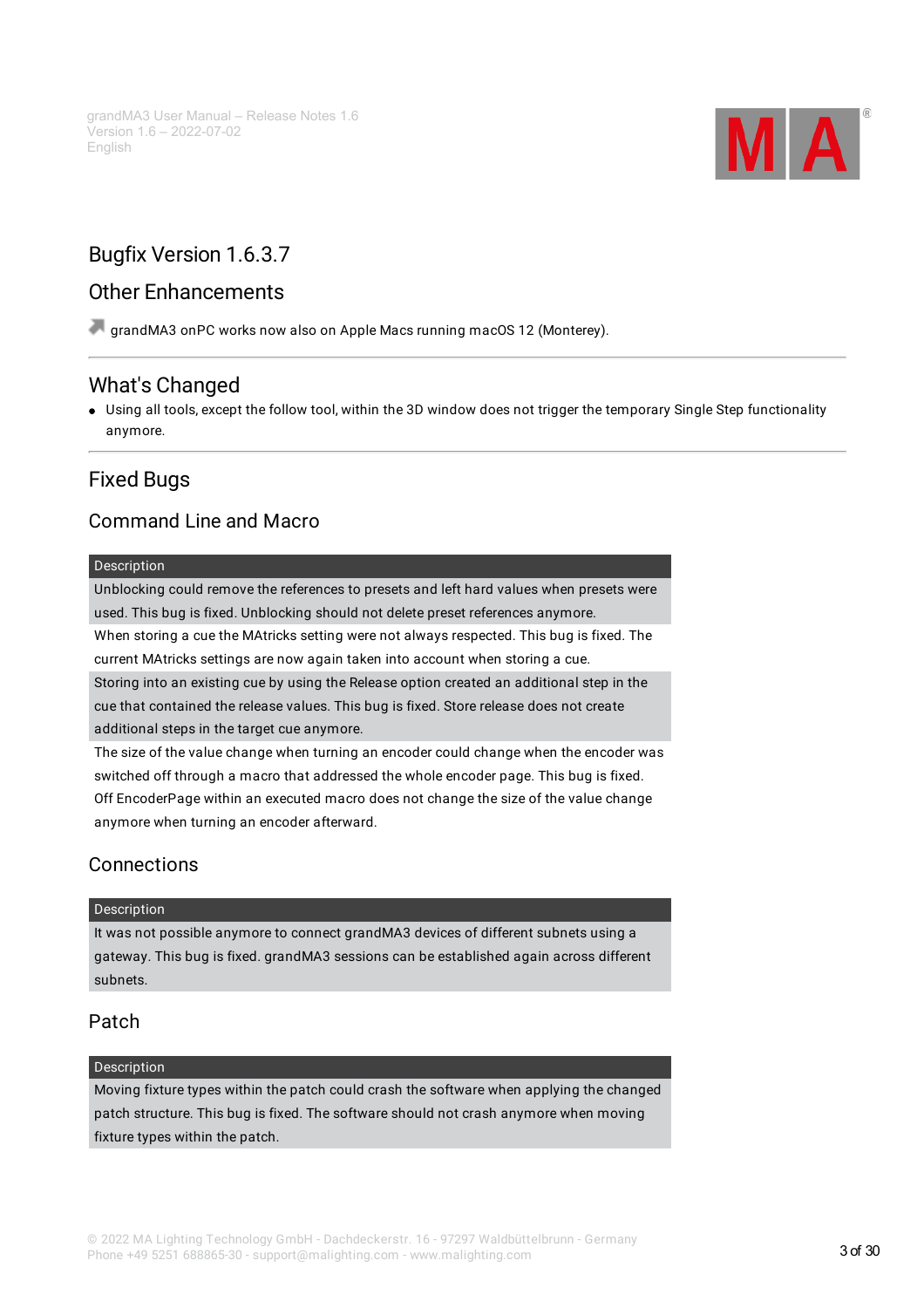

# Phaser

#### Description

Having a preset called in step 1 and then integrating a preset into step 2 set the preset of step 1 also in step 2 into the programmer. This bug is fixed. When integrating presets into steps, the desired preset is integrated again.

Calling a multi-step preset and then integrating a different preset in one of the steps did not store the resulting phaser correctly. This bug is fixed. Phasers are now stored correctly, also when calling them from a preset and then exchanging one used preset within the programmer.

Storing a phaser that was created within the programmer and that has presets integrated into two or more steps, displayed hard values within the tracking sheet and fixture sheet when it was stored into a sequence. This bug is fixed. Integrated presets within directly stored phasers in sequences are now displayed correctly.

# Playback

#### Description

Moving a temp fader up and down could cause a fader error mode. This bug is fixed. Executor faders that have the temp fader function assigned should not go into error mode anymore by only moving the fader up and down unless there is a real issue with the fader itself.

A large number of running multi-step phasers could sometimes result in a channel not refreshing with each frame. This is fixed. Channels are always refreshing even with a large number of multi-step phasers.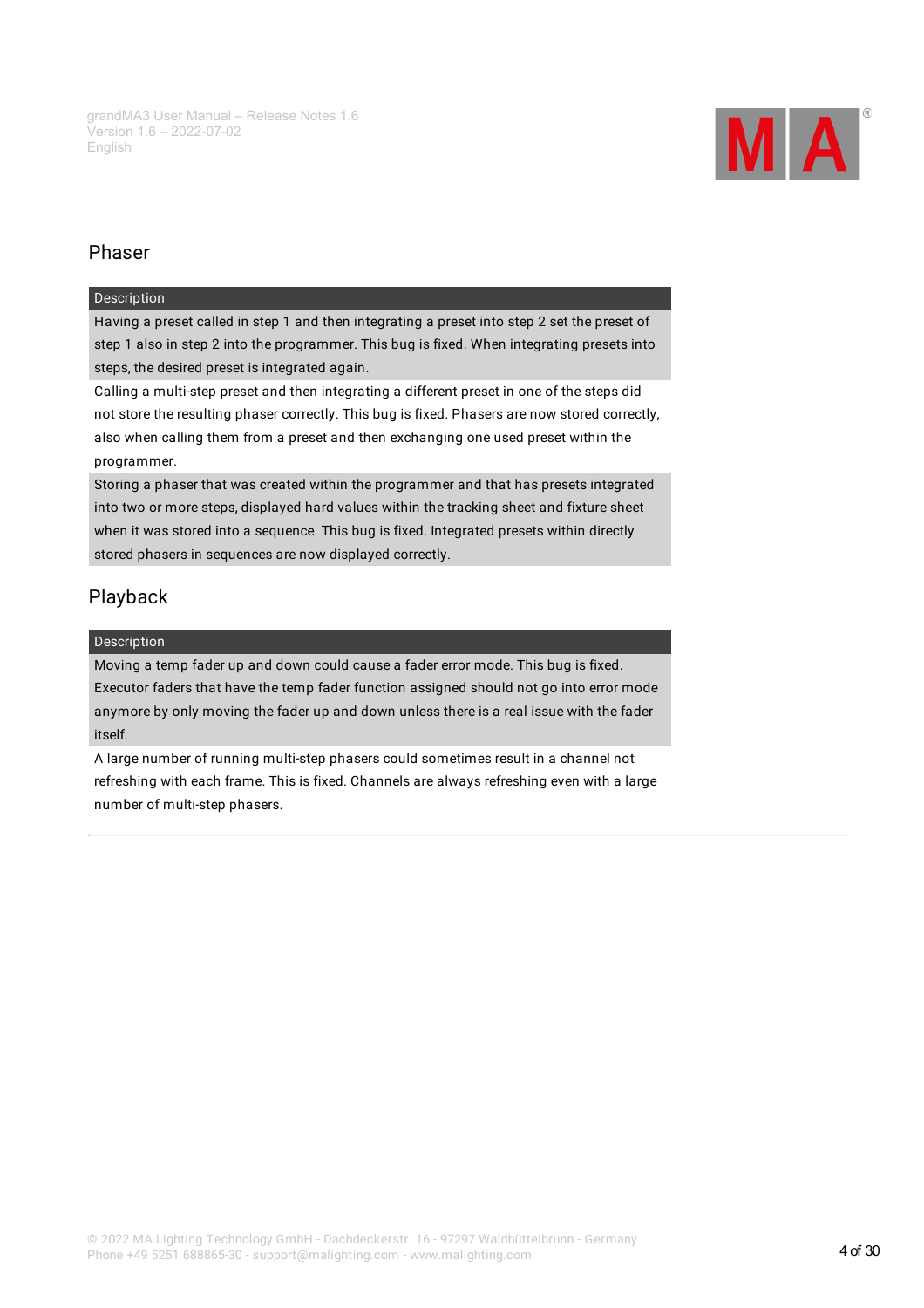

# <span id="page-4-0"></span>Bugfix Version 1.6.3.5

# <span id="page-4-1"></span>What's Changed

- Executor labels that are not at 0% or at 100% display now a value of at least 1% or 99%.
- The SequenceMode in the update menu is reset to All for all user profiles when loading a show file the first time in this version.

# <span id="page-4-2"></span>Fixed Bugs

### 3D

#### Description

On Apple M1 systems all beams were flickering if a dimmer phaser was running on some of them. This bug is fixed. Beams on Apple M1 systems do not flicker if a dimmer phaser is running.

# Command Line and Macro

#### Description

When changing the patch by e.g., adding or deleting fixtures, existing worlds were reset to have all fixtures included. This bug is fixed. Worlds are not changed anymore when changing the patch.

The software could crash when editing the time position of a marker in a timecode show using a plugin. This bug is fixed. The software does not crash anymore when changing the position of a marker.

The software could crash when moving an executor or Xkey. This bug is fixed. Moving executors or Xkeys does not crash the console anymore.

Loading a show file from v1.5 or prior could crash the software. This bug is fixed. Loading show files from older software versions does not crash the software anymore.

Global presets could not always be called for all subfixtures of the same geometry. This bug is fixed. All subfixtures using the same geometry can use the same global presets again.

The functionality of some hard keys within popups was blocked when using hard keys before in combination with MA and releasing MA first. This bug is fixed. The hard keys should now always work in pop-ups.

Deleting an executor where the originally used executor configuration was resized after creating the executor deleted also the next executors. This bug is fixed. Resizing an executor configuration when it is already in use does not influence further actions with executors anymore.

The software could crash when moving a layout element from one layout to another layout or oopsing this action. This bug is fixed. Moving layout elements into a different layout or oopsing this does not crash the software anymore.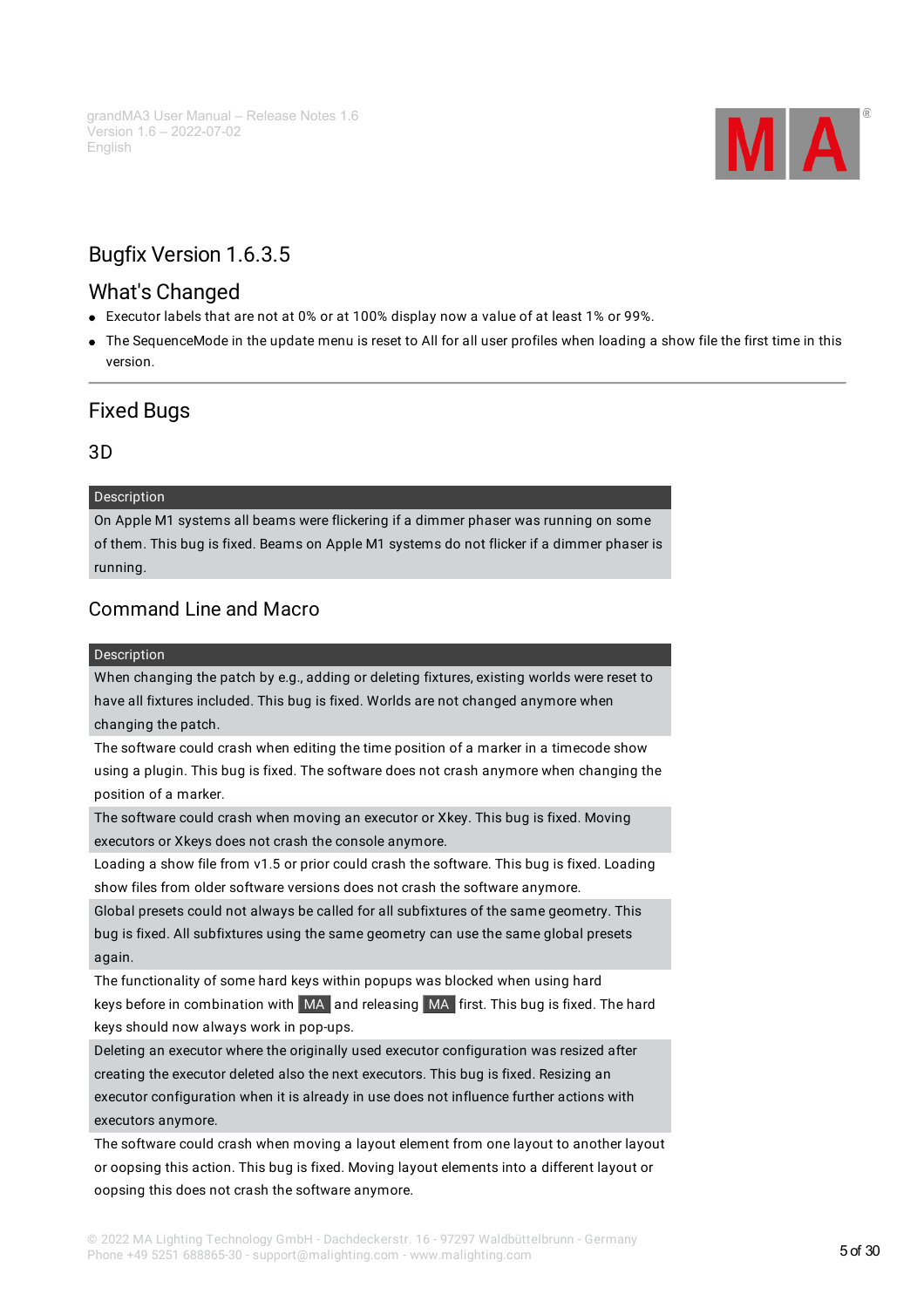

The software could crash when turning the encoder of an attribute where the default was set to a value that was not covered by the defined ranges of its channel functions. This bug is fixed. The software does not crash anymore when the default value of an attribute is not part of the value range of its channel functions and the encoder will be turned for it. When loading show files from v1.5 or prior including global presets where different modes

of a fixture type were stored, the global data of only one mode was correctly migrated. This bug is fixed. Individual global values within a preset of different modes of the same fixture type are now migrated correctly into v1.6.

Selective phaser presets that had global presets integrated lost their reference to the integrated presets when one of the integrated presets was updated. This bug is fixed. Updating presets that are integrated into other presets do not remove the reference in the other preset anymore.

A preset could lose its reference to another preset when the source preset would be moved. This bug is fixed. Moving a preset does not lose its references anymore.

Deleting the cue that holds the same data before a cue that has the same data blocked, kept the block status of the second cue. This bug is fixed. Deleting cues checks now the block status of the following cues and resolves them if necessary.

Storing a new cue with the same data in front of an existing cue did not block the data in the already existing cue. This bug is fixed. Adding cues in front of existing cues checks now if blocking is needed and blocks it then.

Blocking a cue that tracks phasers created a new cue part. This bug is fixed. When blocking a cue with phaser data, the values will be blocked correctly in their original cue part.

It was possible to create executors that did not interact with all commands. This bug is fixed. It is not possible anymore to create executors that are not fully functional.

Moving an open range of cues, e.g., Move Cue 1 Thru At Cue 501, made it impossible to move the first cue of this range later again. This bug is fixed. Moving an open range of cues does not prevent anymore the first cue of the range to be moved later again.

It was possible to move a special executor to a normal executor. This bug is fixed. Special executors cannot be moved anymore.

The automatic blocking of attributes did not work correctly when storing a second cue, and the first fixture of the selection did not have all attributes that should be stored active. This bug is fixed. The automatic blocking when storing or updating a cue works now with all combinations of fixture selection and attributes.

Storing a fixture at the same level as the previous cue did not block the cue correctly if the previous cue had tracked data for the attribute. This bug is fixed. When storing a cue the automatic blocking works now also when the previous cue had only tracked data.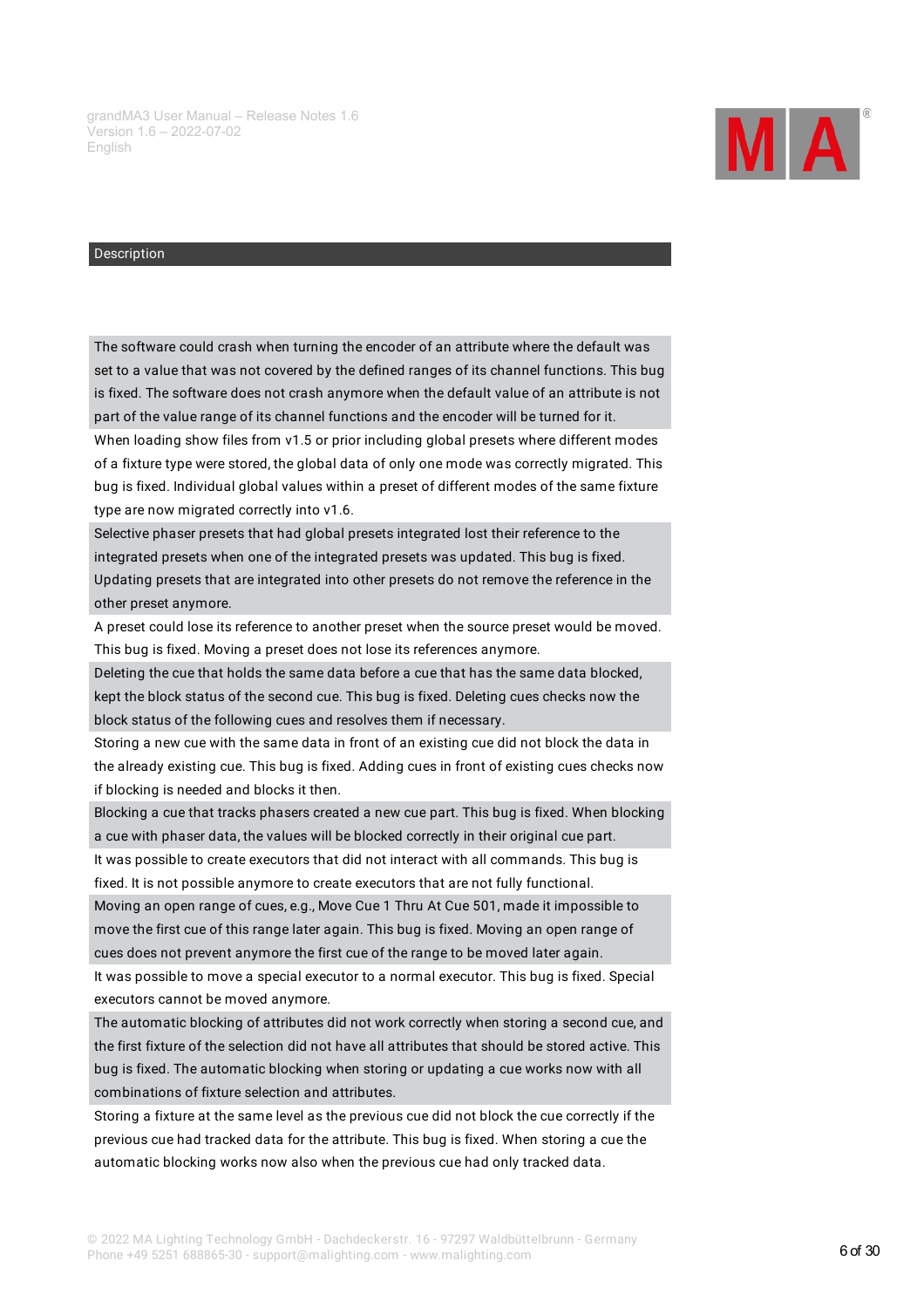

The software crashed when oopsing the copy and paste of timecode events. This bug is fixed. Oopsing the copy and paste of timecode events should not crash the software anymore.

Activating the timecode setting Ignore Follow recorded again timecode events when the timecode show was passing by already recorded timecode events. This bug is fixed. Existing timecode events are not recorded anymore into timecode shows.

Storing into a preset with the /Remove option did not remove relative values from the preset when relative values were active, but set the relative value to 0. This bug is fixed. Store with the use of the /Remove option removes now also relative values from presets. Unblocking a cue did not remove preset references for the attributes that used presets. This bug is fixed. Preset references are now removed when unblocking cues that use presets. Storing a stomped attribute into a cue where a preset reference was already stored for the attribute did not remove the preset reference for this attribute. This bug is fixed. Storing a stomped attribute with a hard value into a cue removes now also the preset reference for the attribute within the cue.

Stomp could sometimes keep a preset reference to the first step of the other layer of a multi-step preset which could result in storing a reference to the wrong information. This bug is fixed. Stomp will now try to link to a single-step preset or use hard values.

Knocking-in an attribute with a hard value that was already played back by a cue with a preset, knocked in the preset reference from the cue. This bug is fixed. It should not be possible anymore to store a hard value with a preset reference into a cue.

Editing an attribute in the sequence sheet in track sheet mode and changing from a hard value to a preset did not set the block state correctly. This bug is fixed. Editing values in the tracking sheet now updates the block states correctly.

When cloning, the system created new phasers in the background. This bug is fixed. Cloning does not create new phasers in the phaser engine anymore.

It could happen that the ABS and/or REL layer values in a cue or embedded preset were overwritten when only one layer was referencing a preset that contained values for both layers. This bug is fixed. The preset update process will correctly keep the layers separated when updating the referenced values.

It was not possible to store merge into several cues, that were specified by using + within the command, e.g., Store Cue 1 + 2 /Merge. This bug is fixed. It is possible again to store merge into several cues by using + to specify the cues.

The software could crash when cooking recipes. This bug is fixed. The software should not crash anymore when cooking recipes.

Cooking a recipe that had a group with more fixtures assigned, than the assigned selective preset had stored, created unwanted data for the fixtures that were part of the group, but were not part of the preset. This bug is fixed. Cooking a recipe that has different fixtures in the used group and the used preset creates only data for the fixtures that are part of both, the group and the preset.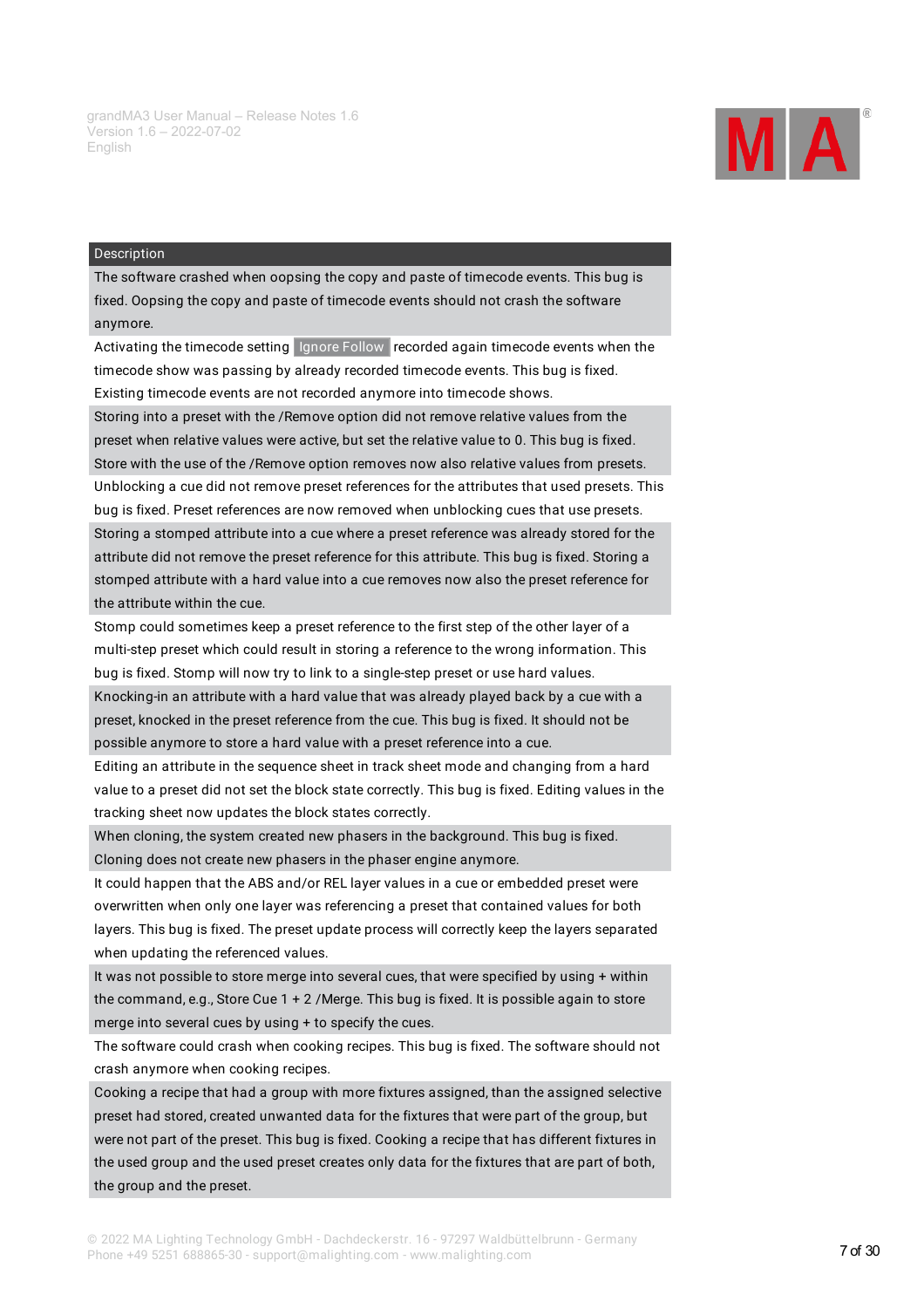

The software could freeze when the user tried to set a cue fade time to a range of cues, and the range included the OffCue. This bug is fixed. Addressing a range of cues with the OffCue included does not freeze the software anymore.

### **Connections**

#### Description

The DMX input merge was only processed on the global master station after another device joined the session. This bug is fixed. DMX input merge works now correctly after devices joined the session.

### Patch

#### Description

The software could freeze when having the patch open in split view mode and then trying to open the patch again on a second display. This bug is fixed. Trying to open the patch a second time should not freeze the software anymore.

When leaving the patch and applying changes, the preset modes of all preset pools were reset to the defaults of a new show. This bug is fixed. The preset modes are now preserved when leaving the patch and applying changes.

The software could crash if a geometry reference of a fixture type was not linked to any geometry. This bug is fixed. Geometry references without a link to a geometry do not crash the software any longer.

Exchanging a single-instance fixture to a multi-instance fixture type did not convert global presets correctly. This bug is fixed. Global presets are now converted correctly when exchanging the fixture type of relevant fixtures from single-instance to multi-instance.

The software could crash when copying and pasting a fixture within the patch. This bug is fixed. Copy and paste of fixtures within the patch menu should not crash the software anymore.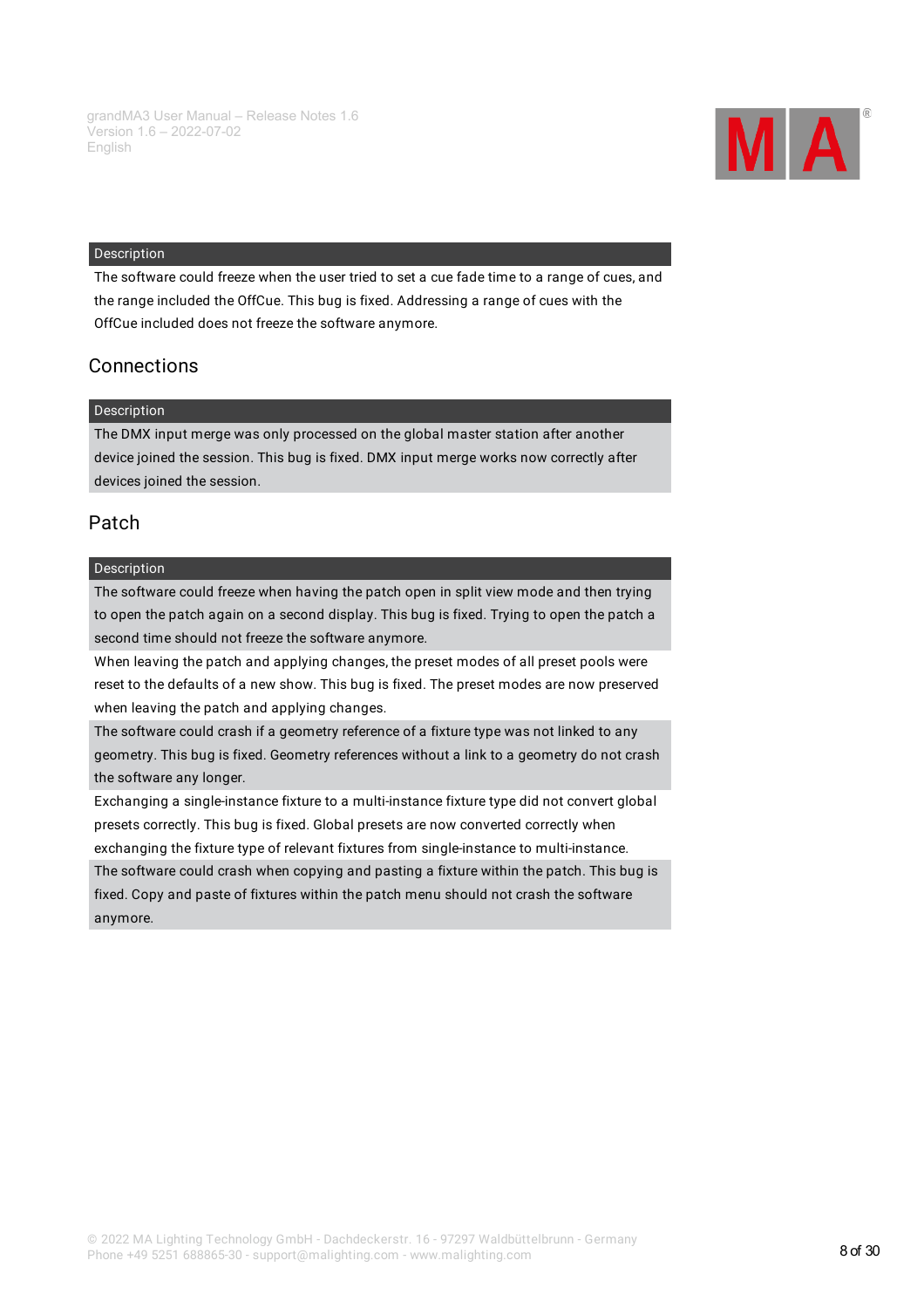

# Playback

#### Description

The output level of sequences could be changed to 0 when updating a preset. This bug is fixed. Updating a preset should not change the output of an unattended sequence to 0 anymore.

It could happen that a DMX universe did not recognize the change of values at the first cycle and therefore did not send out the changes immediately. This bug is fixed. DMX universes have been further optimized for value changes and output changes immediately.

The playback of a timecode show was not triggering the playbacks correctly when the user profile which recorded the events did not exist anymore. This bug is fixed. Timecode shows generate always the correct playback, even when user profiles were deleted.

A sequence that was already triggered by a timecode was switched off when the incoming timecode signal was lost and reappeared during the After Roll time with a previous time again. This bug is fixed. Restarting the timecode sender does not switch off sequences anymore when the signal is coming back during the After Roll timeout.

Disabling the timecode setting Assert Previous Events still turned off the sequence when no previous events were found. This bug is fixed. Only when Assert Previous Events is enabled will the software turn off the sequence when no previous events are found.

### Windows

#### Description

The fixture sheet did not display the phase and speed values on fixtures when the phaser was operated by a sequence. This bug is fixed. The phase and speed values of played back phasers are now displayed within the fixture sheet.

The software could crash when opening a sequence sheet or when editing a sequence. This bug is fixed. Opening the sequence sheet does not crash the software anymore.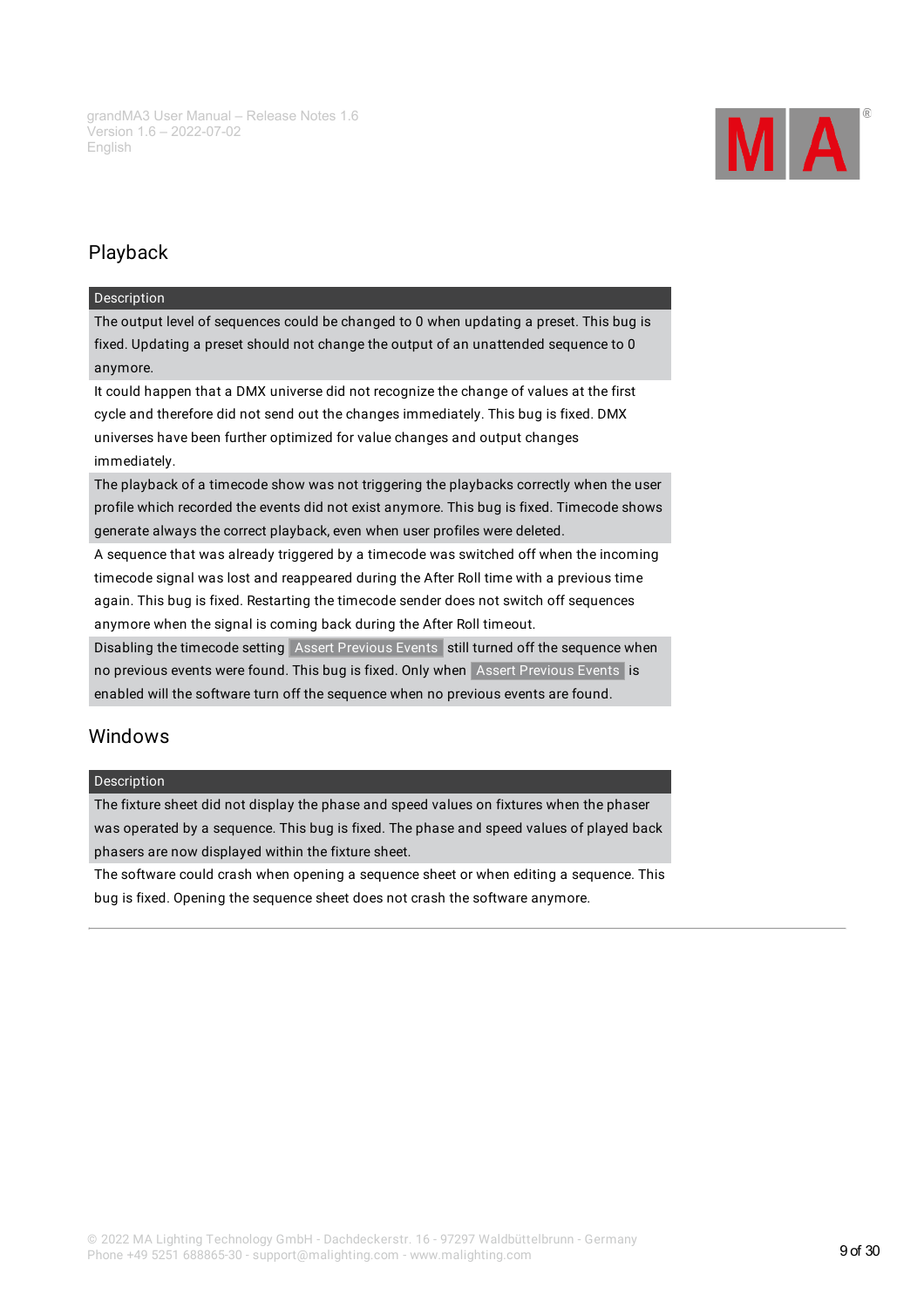

# <span id="page-9-0"></span>grandMA3 Version 1.6.1.3

## <span id="page-9-1"></span>Features

The latest release of grandMA3 version 1.6.1.3 rolls out several enhancements that enrich your lighting experience. Read on for a quick introduction and find links for more information.

# <span id="page-9-2"></span>Presets

Improved in this release

Global data has been streamlined to make it easier for the user to manage. The global data is now stored on real fixtures within the patch. In addition, universal presets can now reference data stored to a real fixture patched within the show file.

When storing new global presets, the global data will be created within the new preset automatically. When all data for the fixture type is the same, the first fixture from the stored data will be used to hold the global data within the preset. Each fixture type gets its own global data value so that you can adjust the global value per fixture type.

When adding selective data to the preset for one of the fixtures that hold the global data, or when deleting the fixture from the show, the global data will be moved to the first patched fixture for the fixture type. In the case that the global data was held before by the first fixture, the data will be moved to the next patched fixture of this fixture type.

When editing a preset with global data, the fixtures with the global data in the programmer will display a yellow square marker in the top right corner of the attribute cell within the fixture sheet.

#### **Important:**

When converting old show files from grandMA3 v1.5 or prior to grandMA3 v1.6 or later the data from the global fixture type object will be migrated to the first patched fixture of the same fixture type that is not already holding selective data.

The global value is determined by the average across all values of attributes within the same activation group:

(Value of fixture 1 + Value of fixture 2 + Value of fixture 3 + ... value of fixture n) / Number of used fixtures = Average value

The value that is closest to the calculated average value will be the global value. The fixture with this value will then hold the global value. In the case of color, all color attributes are handled together when choosing the global value.

Furthermore, the method to determine the global data across several attributes is now taking all attributes of the same activation group into account. This will result in taking all attributes of the same activation group of one fixture, and not taking the different attributes from different fixtures.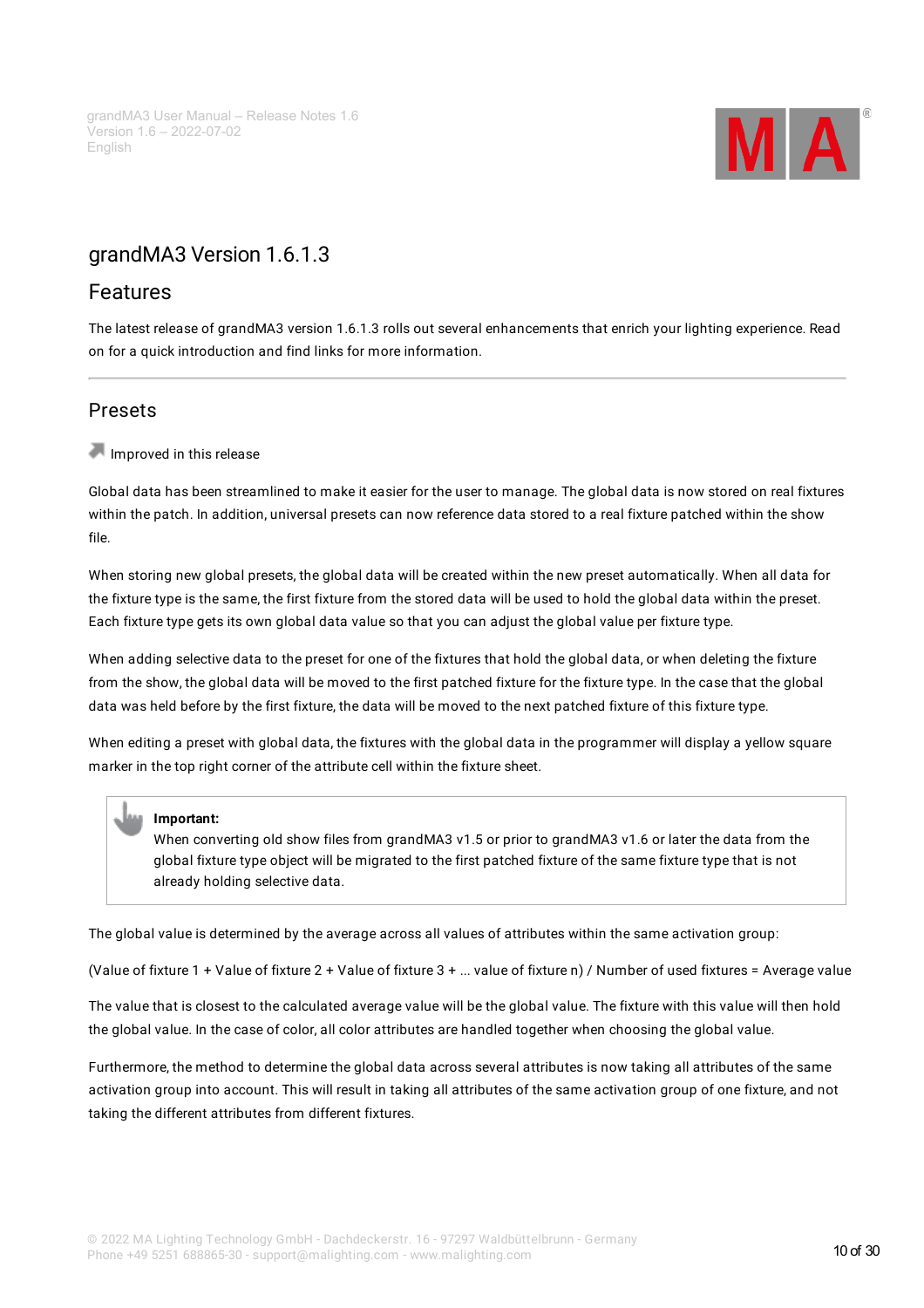

Together with the new global data handling, the preset modes for storing or updating were improved:

- Auto: When updating or storing into an existing preset, the preset mode of the preset will be respected. In the case of global preset mode, selective data will be added to the preset when at least one fixture that can use the preset is active with new values. When creating a new preset Auto mode will take the mode defined by the pool and use the rules described here for each mode.
- Selective: The data will be added as selective data for each fixture that has active data in the programmer.
- Global: The data will be added mainly as global data. If there are several fixtures of the same fixture type but with different values, then the global data will be determined by average as described above, and selective data will be added for the other fixtures which have divergent data.
- ForceGlobal: Data will be added as global data, and untouched existing selective data will be discarded within the preset for the fixtures of the same fixture type. ForceGlobal will discard the selective data when updating a preset or when storing with the merge option into an existing preset.
- Universal: Data will be added as global data, and the PresetMode will be set to Universal.

The universal preset gets more versatile and can now use the data from a real fixture with global values when the universal fixture has no data inside the preset. This has the added benefit that you can create your universal presets using a real fixture from your stage, in the case that the universal fixture has these attributes. When calling a universal preset, the software uses global fixture type data first and then uses the data from the universal fixture. When no data exists for the universal fixture the first fixture with global data is used instead.

#### **Hint:**

When calling universal color, it will be transformed through the color engine. If you use a 7-color LED to create a color and call that data universal,you will get the similar color on the RGBA fixture.

#### $\blacksquare$  New in this release

When the same fixture type (attributes, their order, and their physical from and physical to values) is used several times within a show file, the patched fixtures of these fixture types can now use the global presets that are only stored for one of these fixture types. Therefore, the new fixture type property Share Global needs to be set to Yes for the fixture types. Share Global is set to Yes by default.

The fixtures of the fixture type that are set to No cannot call global presets that will be created or modified later by using the other fixture type. When switching Share Global to No when there are already global presets for the fixtures of the fixture type that could use data from a different fixture type, the presets will get copied the global value from the original fixture type to the fixture type that has now Share Global set to No.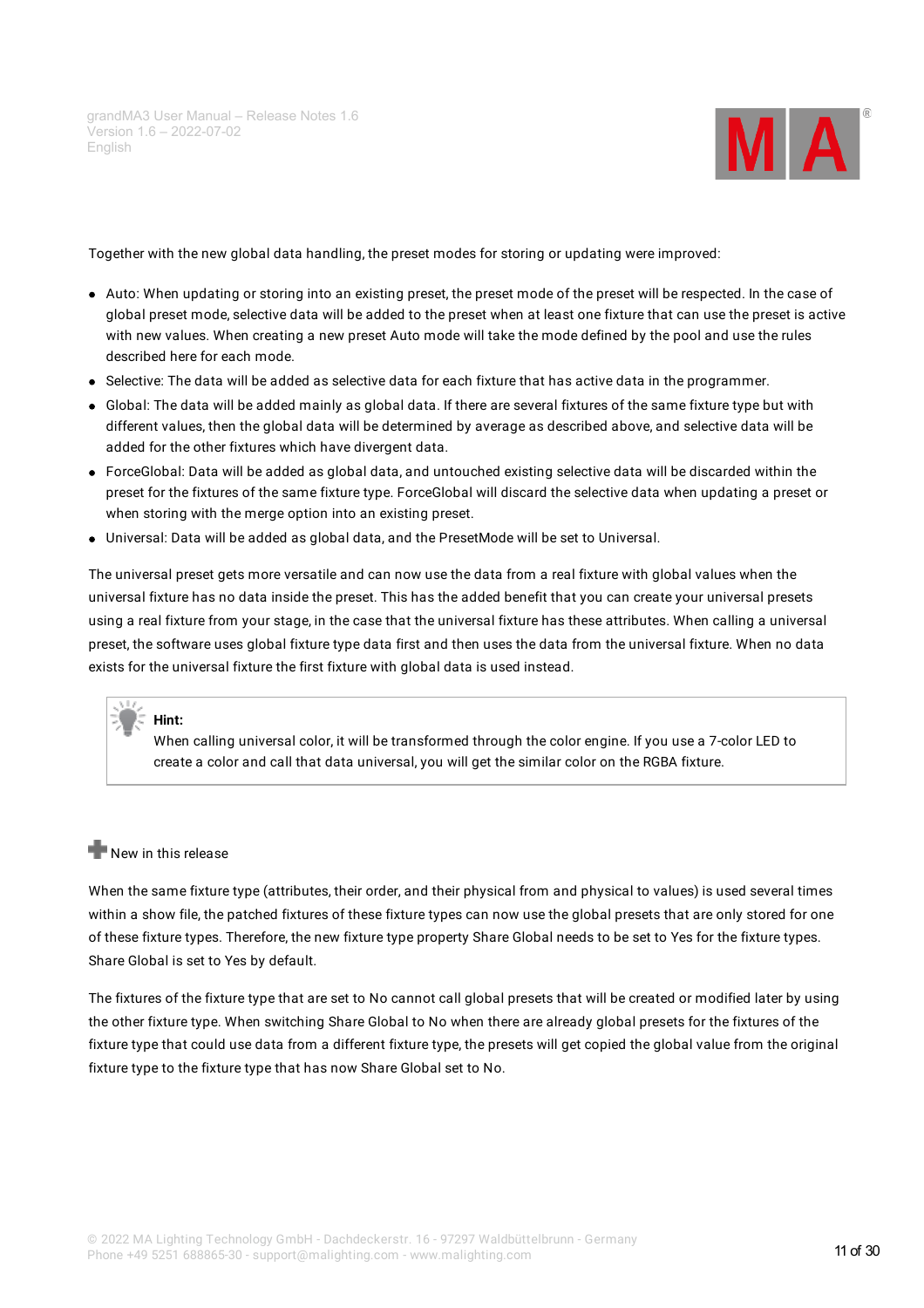

#### **Hint:**

To break up the usage of global presets by fixtures of the other but similar fixture type, the Share Global property needs to be set to No for the fixture type that should not be allowed to use the global presets. Switching Share Global to No for the fixture type of fixtures that hold the global value will not influence the preset call ability of the other fixture types.

### New in this release

When exchanging the fixture type of a fixture, the data within the global presets will now be converted so that the fixtures with the new fixture type can immediately use these global presets, too.

#### Improved in this release

The update menu and the store preset pop-up have now also PresetMode buttons. PresetMode within the update menu is independent of the PresetMode within the store settings. PresetMode within the store preset pop-up populates the value of the store settings and can be changed temporarily for only this certain store action. After that it will fall back to the value of the store settings.

Improved in this release

The title pool objects of preset pools display now on their upper right corner an S, G, or U depending on the preset mode of their feature group. This preset mode will be mainly taken when storing new presets into that pool by using the preset mode Auto.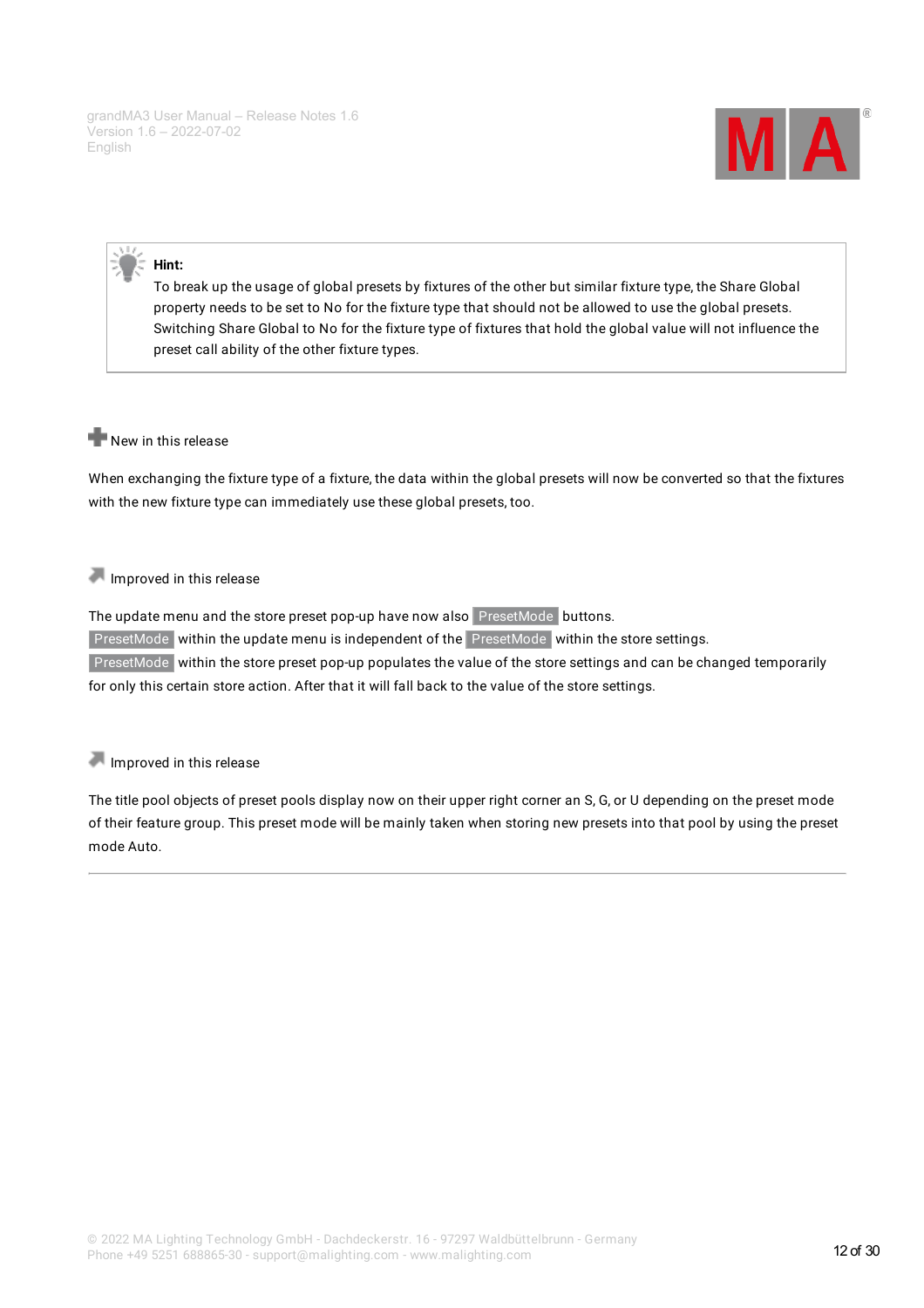

# <span id="page-12-0"></span>Command Wing Bar

New in this release

The Command Wing Bar window can be opened by tapping More, and then Command Wing Bar within the Add window dialog.

It provides access to the encoder bar, the first ten executors of the selected WingID, the grand master, and the special executor section of wing 1.

In the command wing bar window settings, it is possible to display or hide the grand master by tapping Show Grand Master . The same procedure is available for the special executor section by tapping Show Master Section . Furthermore, with the settings Display Mode Executors and Display Mode Masters can be decided if the labels or the hardware buttons of the executors should be displayed.

The displayed Page and WingID can be selected via the settings pop-up or the title bar.

The Command Wing Bar can also be displayed in the encoder bar area on onPC systems. Simply tap in the control bar to display or hide it. Or use the shortcut  $\overline{A}$  Alt  $\overline{B}$  +  $\overline{W}$ .

# <span id="page-12-1"></span>CleanUp Command

New in this release

The CleanUp command allows deleting unused (contains no reference) objects in the show file. For example, sequences that are not assigned to an executor. A pop-up asks the user for confirmation to delete the unused objects and it tells the user how many objects will be deleted.

To delete all unassigned sequences, type:



To delete all unused color presets in the color preset pool, type:

User name[Fixture]> Cleanup Preset 4.\*

To delete all images which have no reference, type:

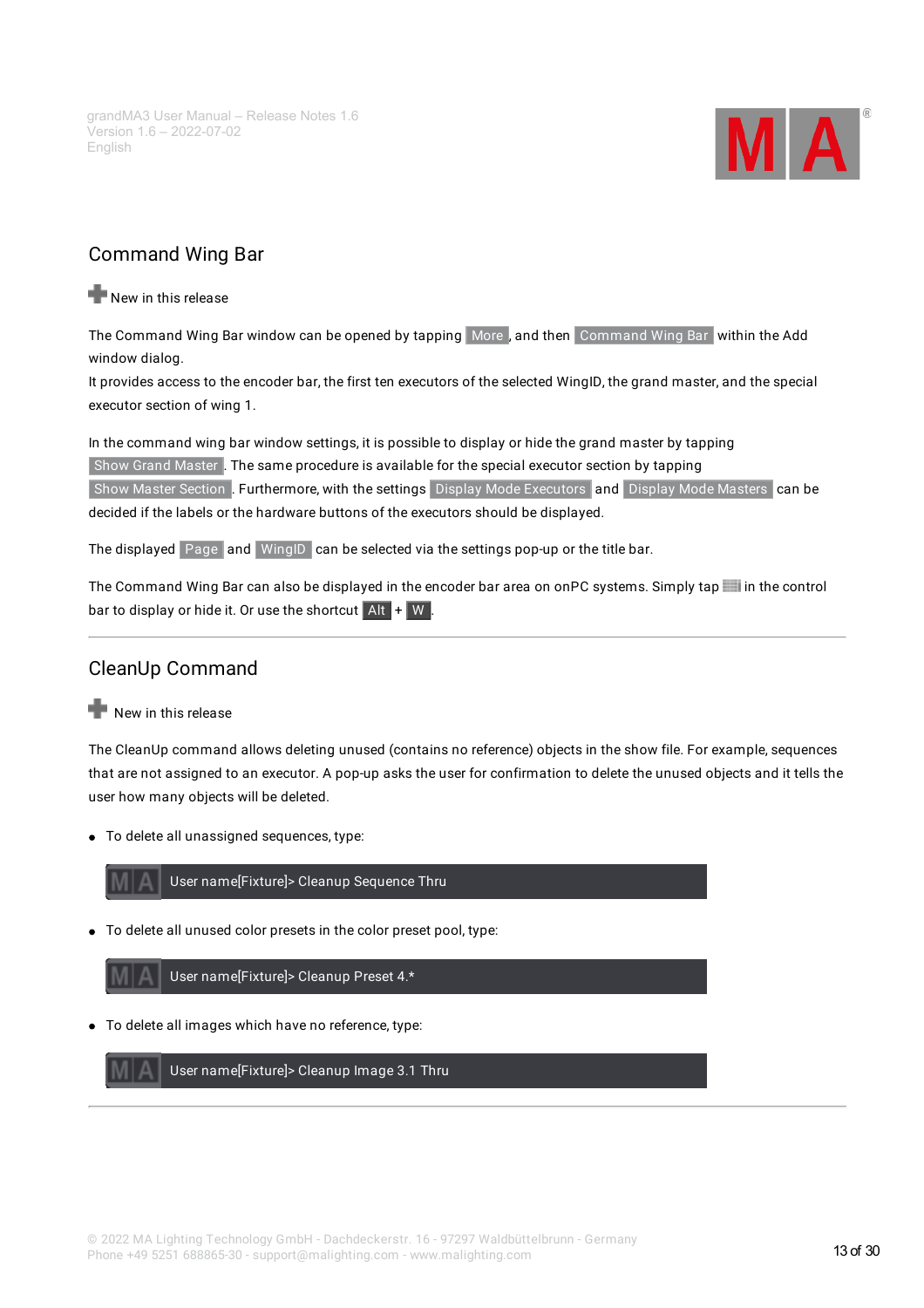

### <span id="page-13-0"></span>Stomp

Improved in this release

Stomp now knocks in the last used single-step value for the absolute and/or the relative layer of the attribute. This can be a value from the programmer or from a playback. If no single-step value is found then it uses the default value.

# <span id="page-13-1"></span>RDM

Improved in this release

The RDM implementation in grandMA3 supports now more RDM parameters. These are the newly supported RDM parameters:

- PROXIED\_DEVICES, 0x0010
- PROXIED\_DEVICE\_COUNT, 0x0011
- DEVICE\_MODEL\_DESCRIPTION, 0x0080
- LANGUAGE\_CAPABILITIES, 0x00A0
- SOFTWARE\_VERSION\_LABEL, 0x00C0
- BOOT\_SOFTWARE\_VERSION\_ID, 0x00C1
- BOOT\_SOFTWARE\_VERSION\_LABEL, 0x00C2
- SLOT\_INFO, 0x0120
- **SLOT\_DESCRIPTION, 0x0121**
- DEFAULT\_SLOT\_VALUE, 0x0122
- **SENSOR\_DEFINITION, 0x0200**
- SENSOR\_VALUE, 0x0201
- DEVICE\_HOURS, 0x400
- LAMP\_HOURS, 0x401
- LAMP\_STRIKES, 0x402
- LAMP\_ON\_MODE, 0x404
- DEVICE\_POWER\_CYCLES, 0x405
- PAN TILT SWAP, 0x602
- POWER STATE, 0x1010

#### **Important:**

Not all of these RDM parameters allow the user to set values for them.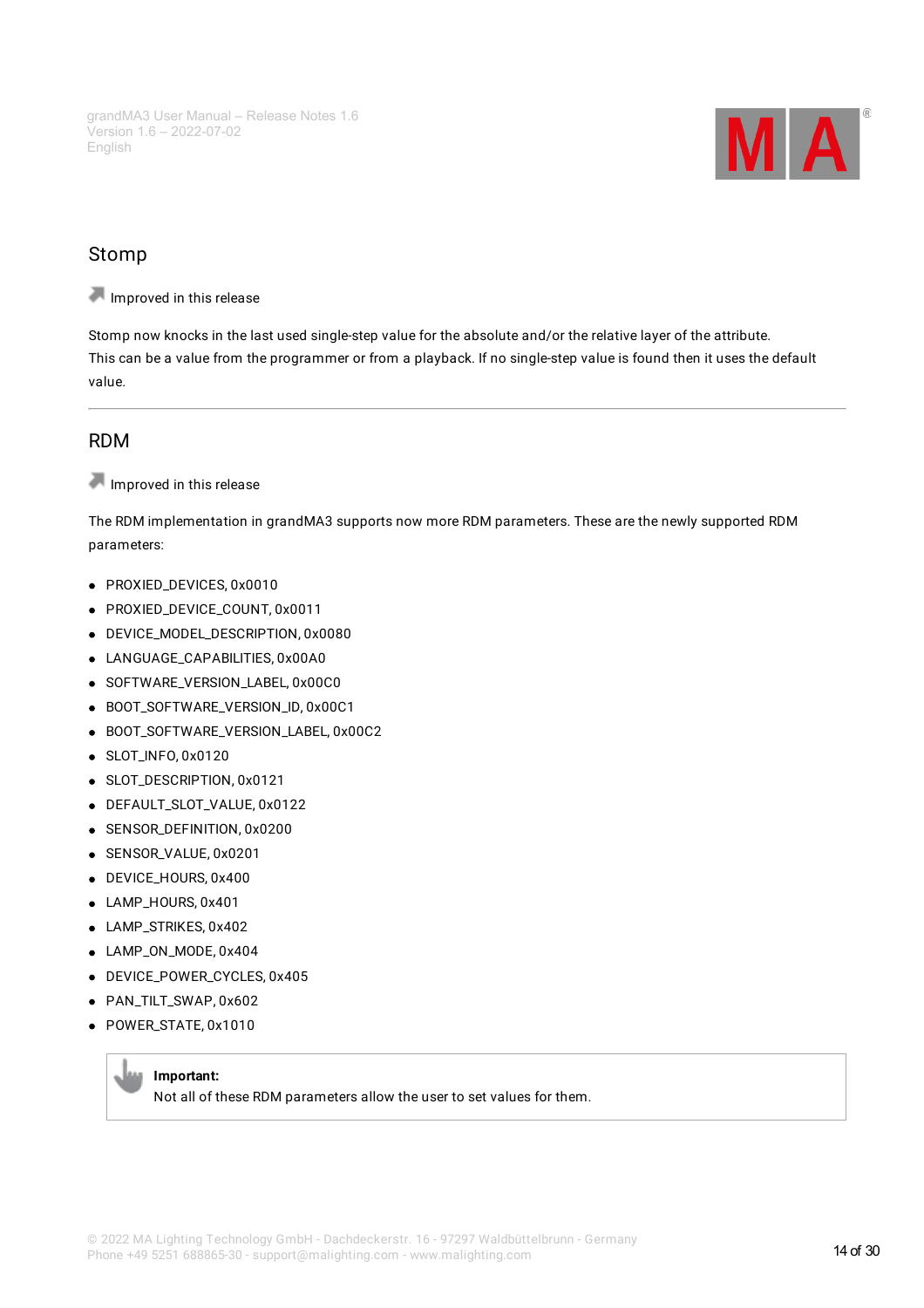

As SENSOR\_DEFINITION and SENSOR\_VALUE are now supported, the RDM Fixtures display the sensors with their values within the RDM Devices Window. To watch the sensors and their values, unfold the desired RDM fixture by tapping in front of the RDM fixture.

For each sensor, an own line will be displayed as child of the RDM fixture. In most cases, the user has to scroll to the right to see the columns Present Value, Lowest, Highest, and Recorded:

- Present Value: The current value of the sensor.
- Lowest: The lowest value the sensor can reach.
- $\bullet$  Highest: The highest value the sensor can reach.
- Recorded: The value that was stored by the fixture itself, when RECORD\_SENSORS, 0x0202 was executed.

# **Hint:**

RECORD\_SENSORS needs to be executed by a different RDM controller in order to display a value.

grandMA3 can now also deal with RDM proxy devices, such as radio DMX links. The RDM parameters PROXIED\_DEVICES, 0x0010 and PROXIED\_DEVICE\_COUNT, 0x0011 are responsible for this feature. A proxy device, in our case of a radio DMX link, is the transmitting device. This device will also show up in the RDM Devices window. The number within the column Proxied Devices reports how many RDM devices are handled by this device. The receiver of the radio DMX/RDM signal counts also into this number.

#### **Important:**

In our tests, we were only able to get RDM devices working that were connected to a corresponding radio DMX receiver device.

Fixtures that were directly linked to the radio DMX transmitter, because these fixtures have a built-in radio DMX module, were not detected. Also not by other 3rd party RDM controllers.

To learn more about using RDM within the grandMA3 software, please read the **RDM [topic](https://help2.malighting.com:443/Page/grandMA3/RDM/en/1.6)**.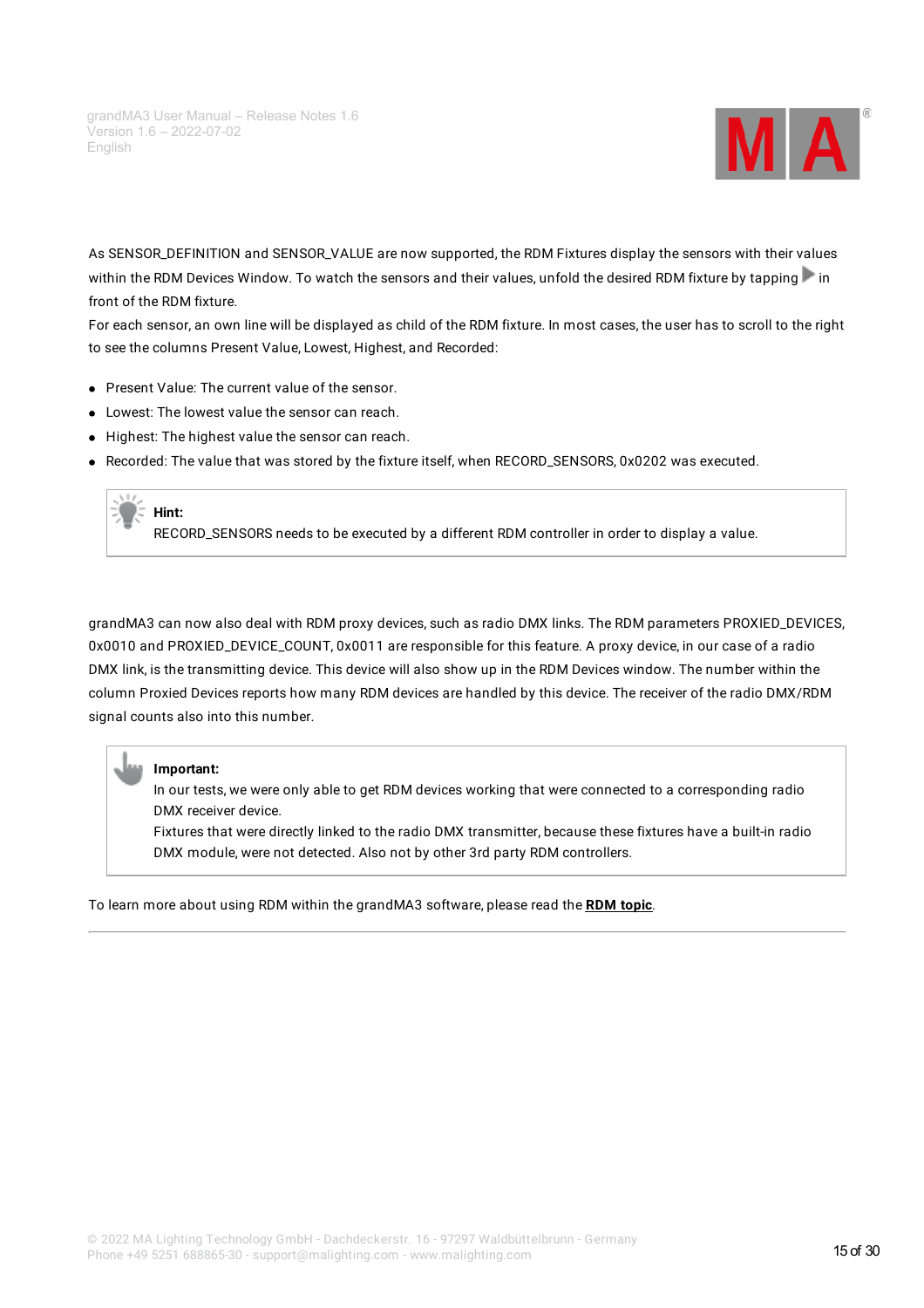

### <span id="page-15-0"></span>Markers

#### New in this release

A marker is a virtual fixture, that allows operating (e.g., moving around or rotating) objects such as fixtures, actors, or stage props in the 3D stage environment.

To do so, for each object or group of objects that shall be operated separately an own marker fixture needs to be patched. A fixture type called Marker from the Manufacturer MA Lighting is now part of the fixture library. As soon as a marker fixture is patched, other patched fixtures can be added as children of the marker. After applying these changes to the patch, the marker fixture can be operated like any other fixture in the show.

At the moment, a marker fixture provides these attributes:

- X, Y, and Z for moving the marker and all its children together along the corresponding axes.
- Rot X, Rot Y, and Rot Z rotate the marker and all its children together around the corresponding axes.

These attributes are located within the features XYZ and Rotation within the feature group Position in the encoder bar.

Select the marker fixture and turn the encoders for the described attributes in order to see the marker and its children moving around in the 3D window.

The children of a marker are always moved around relative to the set up position of the marker itself.

#### **Important:**

A marker fixture needs to have a DMX address patched in order to be able to see its changes within the 3D, etc.

#### Improved in this release

Together with the implementation of markers, the input of PSN trackers can be linked to markers. This allows moving around the marker and its children via an external tracking system.

To do so, set up the number of markers you need, add the desired children to them within the grandMA3 software. Then set up the PSN system and configure the **PSN [input](https://help2.malighting.com:443/Page/grandMA3/remote_inputs_psn/en/1.6)** within the grandMA3 software. Within the PSN menu, new columns called IDType and ID allows entering the IDType and ID of the marker fixture that shall be linked to the input of each tracker.

The column DMX Priority defines at which level of the grandMA3 playback priorities the PSN data shall be processed. This allows overwriting the input of the PSN system by using a sequence with a higher priority if needed.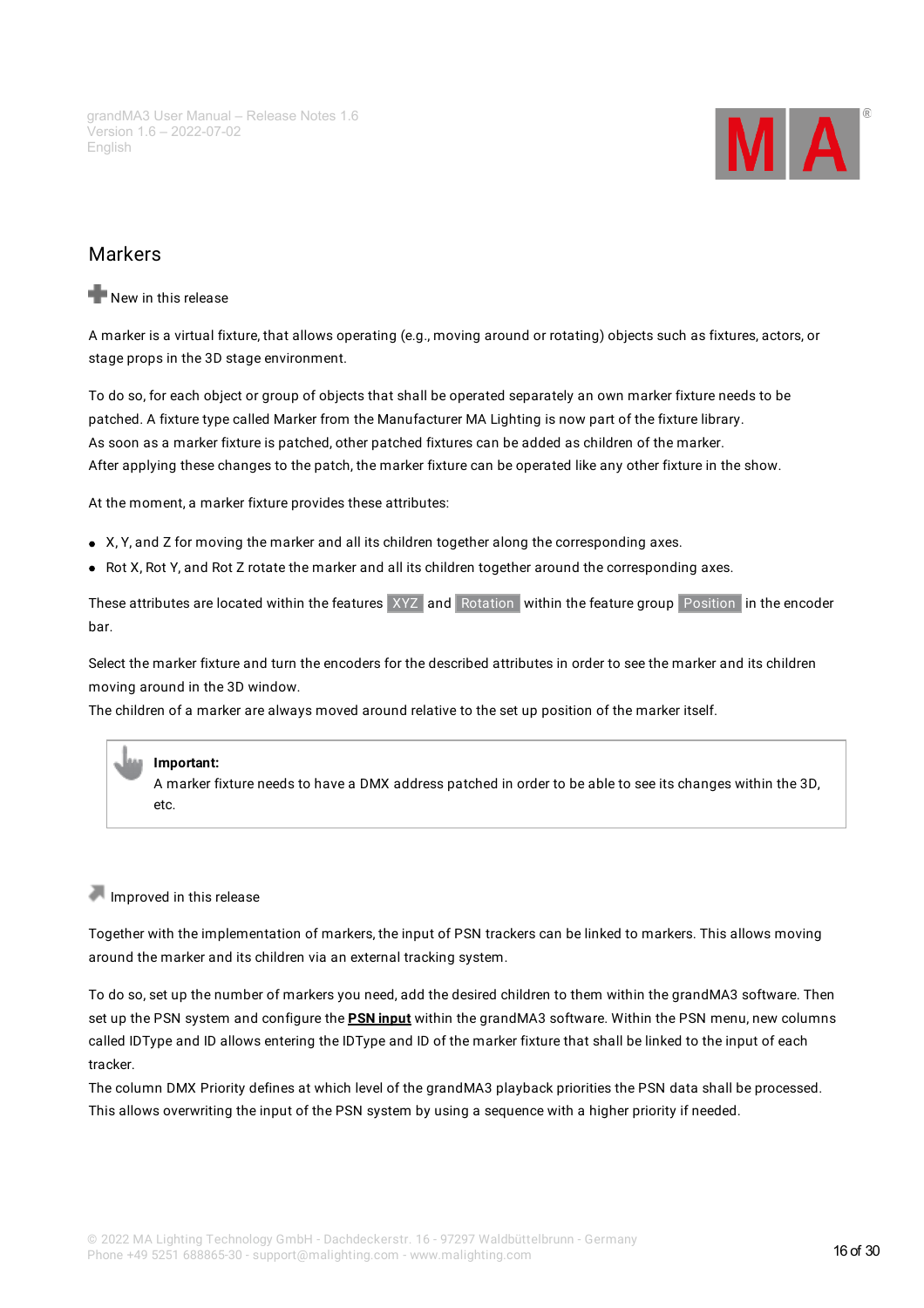

#### **Important:**

The DMX universes the marker fixtures are patched to which are receiving data from PSN trackers need to be set to the **[merge](https://help2.malighting.com:443/Page/grandMA3/patch_dmx_universe/en/1.6) mode Prio**.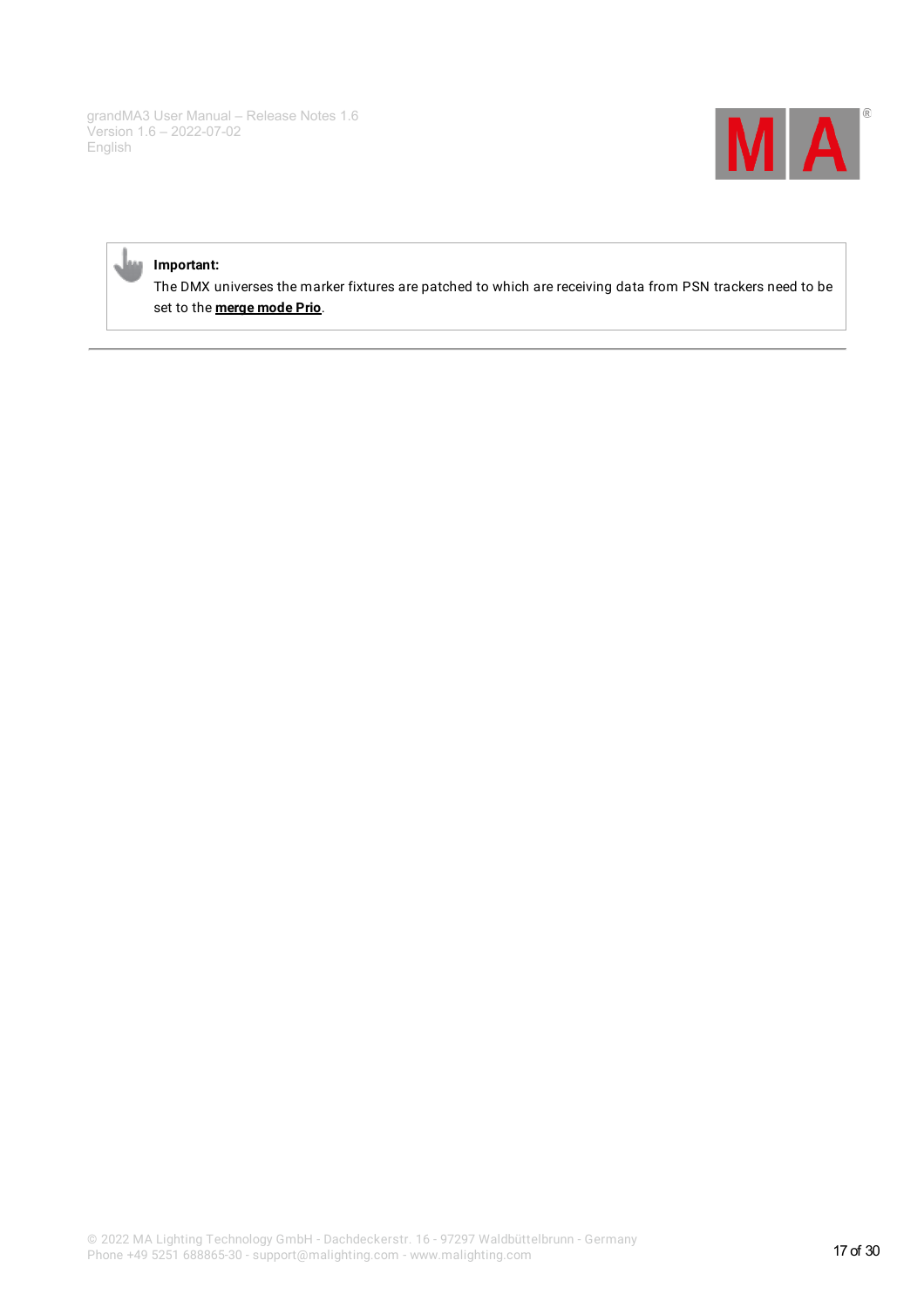

# <span id="page-17-0"></span>Backup Menu

Improved in this release

Show files are now saved with the timestamp of the current session time. The resulting files on the hard drive of the system will be also stamped using the current session time.

### New in this release

At the bottom of the backup menu, an area allows you to enter and read the description of the currently loaded show file. Modifying or entering a description will only be applied to the show file when saving it afterward.

Pressing Enter while editing the description immediately saves and closes the backup menu. Shift + Enter can be used to add another line.

By enabling History in the title bar of the backup menu, the history of the selected show file will be displayed at the bottom of the backup menu.

The history gives useful information regarding the dates and time, used software version, the type of the software, the name, time zone, and UTC time when saving the show file.

A new entry within the history will be entered when the show file will be saved again and one of these criteria has changed: Version, type, name, time zone, or description. The newest entry will be on top of the history list.

The option Enumerate Show File Name when Description Changes in the Settings of the backup menu provides an automatic increase of a 3 digit number, added to the end of the show file name if the description is changed when saving the show.

If the original show file name is too long to add the number, the command line will return an error. In this case, the former show file name will be used again.

Enumerate is always looking at the last three characters of the show file name. When three numbers are found it increases the number by 1. When 999 is found, it will change the number to 001.

Enumerating a show file can also be called with the /Enumerate option. To do so, type:



**Hint:**

When saving your show file for the first time, add a custom character to the end of your show file name so it's easier to see the enumeration (e.g. ShowName# or ShowName\_v or ShowName-)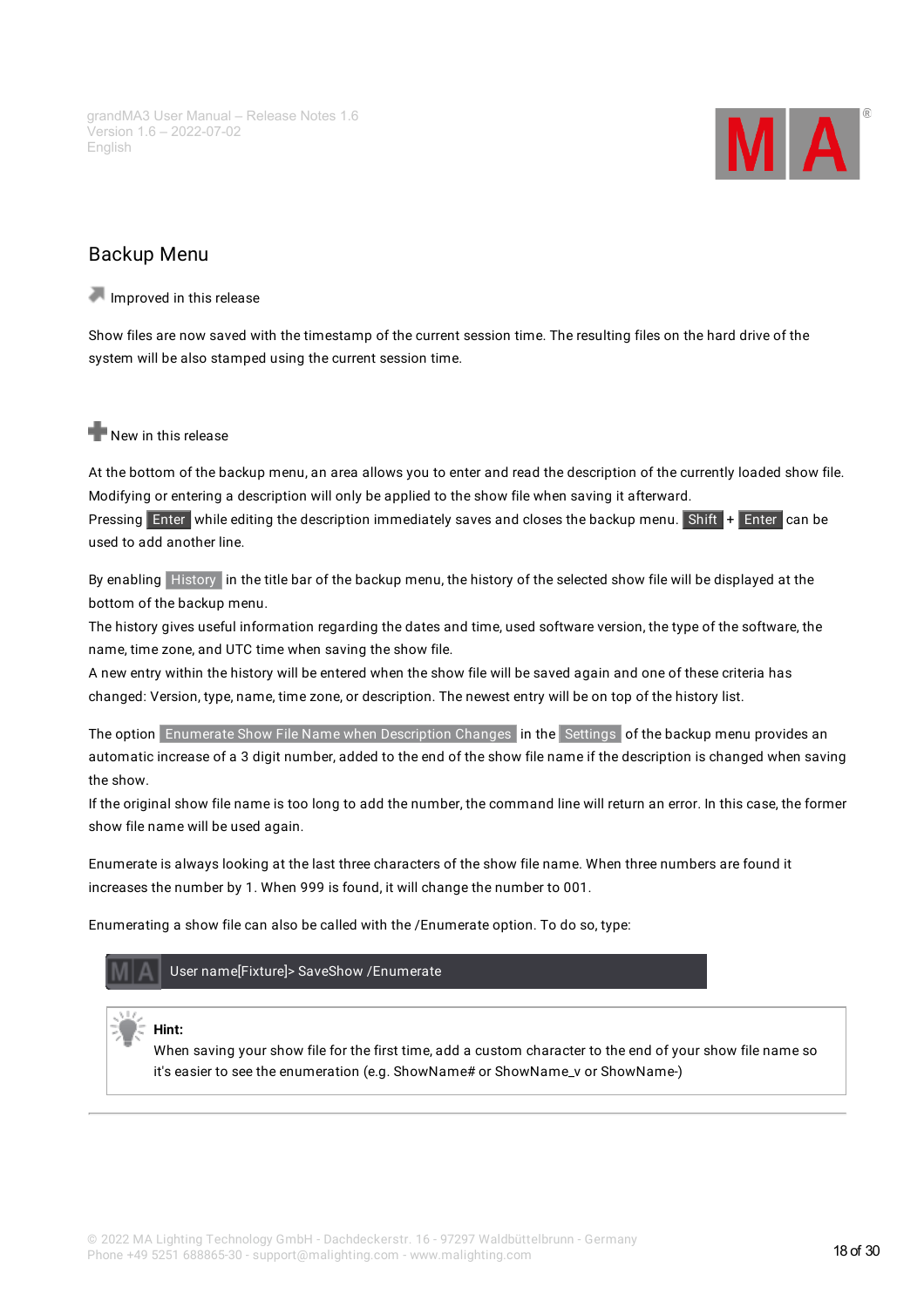

# <span id="page-18-0"></span>Other Enhancements

The network menu allows filtering stations by "My Location".

Reduced show upload time by transferring media objects in the background.

The "Insert New Fixtures" dialog now allows simultaneous access to the **[grandMA3](https://fixtureshare.malighting.com/login.php?page=home&v=gma3&) Fixture Share** and the **GDTF [Share](http://www.gdtf-share.com)**. Therefore, the GDTF Share tab is renamed to Shares . The column "Source" indicates from which of the two Share sites the fixture originates.

The label process prevents entering system reserved characters when the label pop-up is used. In this case, the title bar of the label dialog turns for about 2s into orange and displays "Character '.' not allowed." Depending on the character the message might be different, as every character that is not allowed but was pressed by the user will be reported within this message.

When labelling an object by using the label command, the disallowed characters will be removed by the software, and the objects gets a new label with this reduced name:

Labeling group 1 with the desired name "Back.Truss" by using this command, will result in the name "BackTruss" for group 1:

#### User name[Fixture]> Label Group 1 "Back.Truss"

In this case, the command line history will report this modification as well:

#### Not allowed characters in name "Back.Truss" changed to "BackTruss"

The operation of encoders in physical readout (includes also attributes in natural readout that are set to physical for the natural readout) when having at minimum 2 fixtures of different fixture types selected, improved. In this case, stepping through the selection with Next and Previous now also uses always the smallest physical range to determine the size of an encoder click. In previous versions the size of an encoder click changed between the different fixtures of the different fixture types when using Next and Prev.

Master faders in the executor label now display their temporary value while flashing or blacking them. Furthermore, the background of the fader bar in the executor label turns red while flash or black, when the value of the master fader is different to the value during flash or black.

The playback window has now a setting that allows how many sections of each 5 faders shall be displayed. To change this setting, tap  $\overline{M}$  in the top left corner of the playback window, then tap #Sections repeatedly until the desired value is set. The value can be set to Auto, 1, 2, or 3. When set to Auto, the playback window decides by its size how many sections will be displayed. This is anyway how it worked in previous versions. When choosing 1, 2, or 3, the first 5, 10, or 15 faders of the selected WingID will be displayed. This happens independently from the size of the playback window.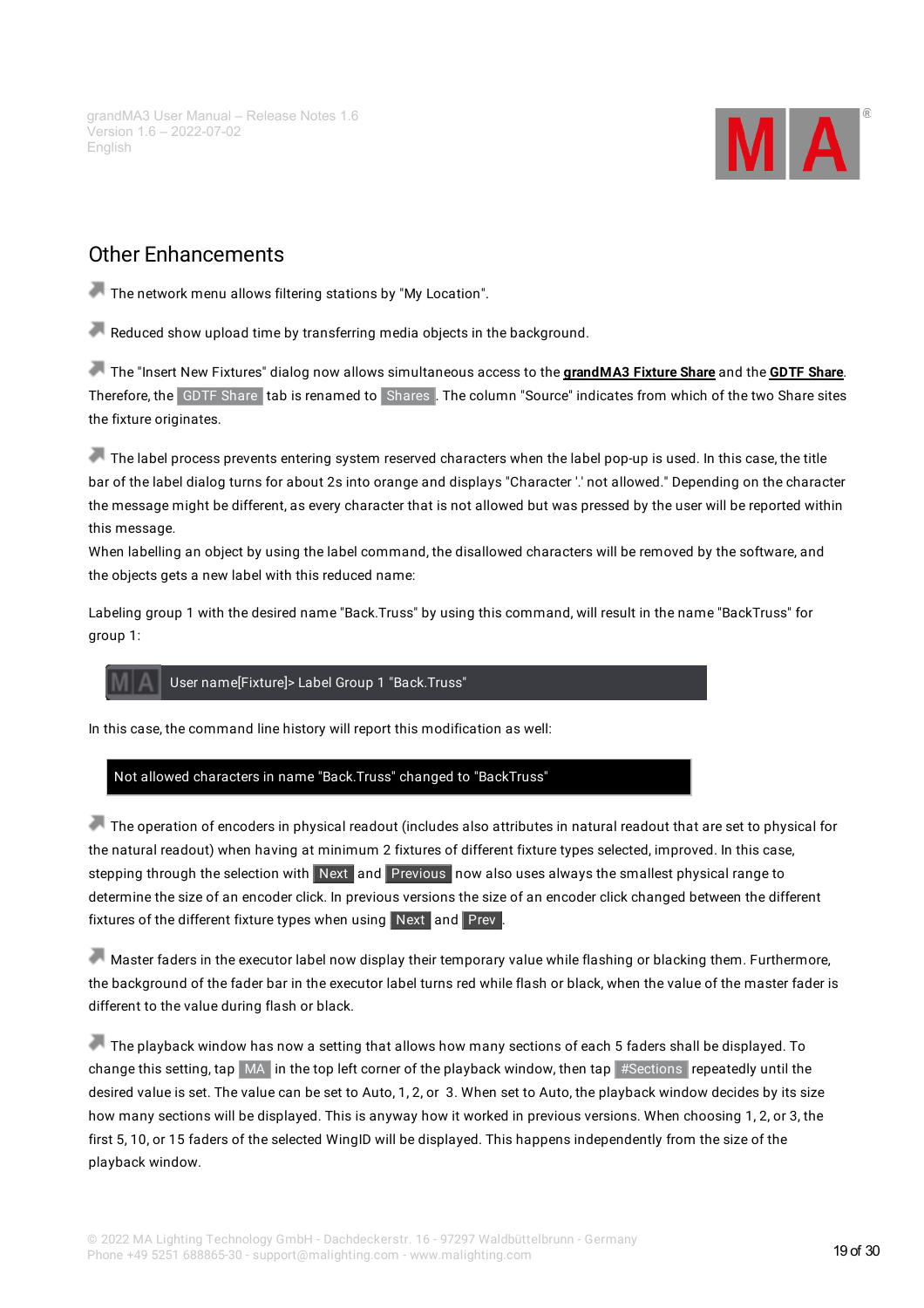

 $\blacksquare$  Tapping  $\blacksquare$  within the control bar opens now the new shutdown menu. It offers to

- : To shutdown the grandMA3 device or to close the grandMA3 onPC software.
- $\bullet$   $\bullet$  To restart the grandMA3 application.
- $\mathbf{r}$ : To lock the desk.

In addition to this improvement, the Desk Lock button has been removed from the control bar.

The new timecode show setting Ignore Follow allows controlling whether follow cues of sequences should be triggered by the timecode show or by the sequence. When it is off, the follow cues will be triggered by the timecode show. When it is on, the sequence will trigger its follow cues. In this case the events within the timecode show for the follow cues will be marked with a prohibition sign on top of the event icon within the timeline view.

Move of executors:

- Moving executors behave now like moving objects within a pool. For executors, each Wing (15 executors) behaves like a pool.
- Moving an executor that is 2 or more wide to a different executor, in a way, that the former executor would be spread across 2 banks (5 executors), the executor will be split into 2 executors, one each on one of the banks. In the past, the executor has been scaled down to only use the executors of the left bank. This works only across the banks of the same wing, and not across wings.

The conversion of channel functions has been improved in the grandMA2 to grandMA3 Show Converter. In the grandMA2 the non-linear physical characteristic of channel functions was described within the physical values of the channel sets. This could cause unexpected behavior of the encoders in natural and physical readout because of the channel function's invalid range of physical values. The conversion has been improved to the extend that converted channel functions now have a valid range of physical values according to their channel sets.

3D Window: Additional mesh qualities for the BodyQuality setting were added.

- **None:** No meshes of fixtures are visualized. Nevertheless, environment objects are displayed.
- **Box:** A whole fixture's body is visualized as one box. This box has the dimensions of the fixture.
- **Low:** Every geometry of a fixture is visualized as a box. If one of the fixture's meshes is a default cylinder, this is not changed.
- **Simple:** Fixtures with a common geometrical structure of a moving head (Base Yoke Head Lens with or without Pigtail) are visualized with grandMA3 default meshes. All other fixtures are visualized like in "Low" mode.
- **Standard:** Fixtures with a vertex count above 1 200 are visualized as in "Simple" quality mode. The meshes of fixtures with a vertex count lower than 1 200 are not changed.
- **High:** All fixtures are displayed with their original meshes.

By default, the BodyQuality is set to Standard.

**Surfaces has been renamed to Stage Volumes**: A stage volume is a defined space within a stage. By default, a volume (Volume 1) always exists, and its size is always the size of the stage.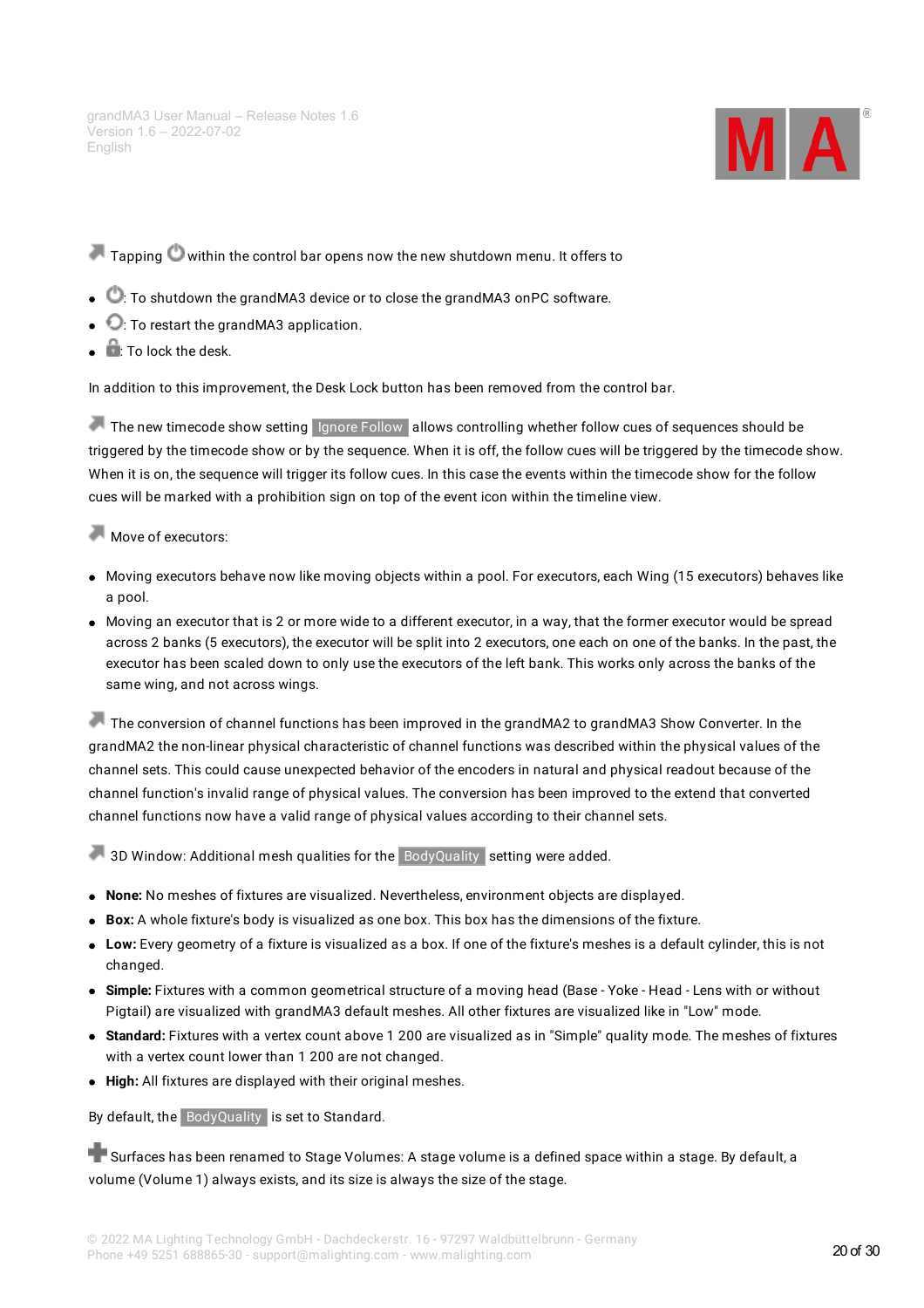

The assign menu allows now to lock or unlock the executor by tapping Lock Exec in the title bar. When locking ur unlocking the executor via the lock or unlock command, this button reflects also the correct state.

When an event will be repeated every year, the repeat cell of the event displays now in addition "repeat annually" to indicate this repetition.

When creating a new show, the software will now create a prompt asking the operator now if a new show should really be created.

When canceling a store operation the next time doing a store operation the store preferences are loaded again. In addition, pressing **ESC** once when the store options overlay is open, closes now the overlay. Store and Update work now uniformly regarding closing the menus or canceling the operation.

**Fixtures that are modified by a additive group display now also a marker in their ID type cell within the fixture sheet.** The color of the marker is lavender by default, and can be changed in the color theme: Color definition SheetColor.AdditiveMasterActive and color FixtureSheetCell.AdditiveMasterActive.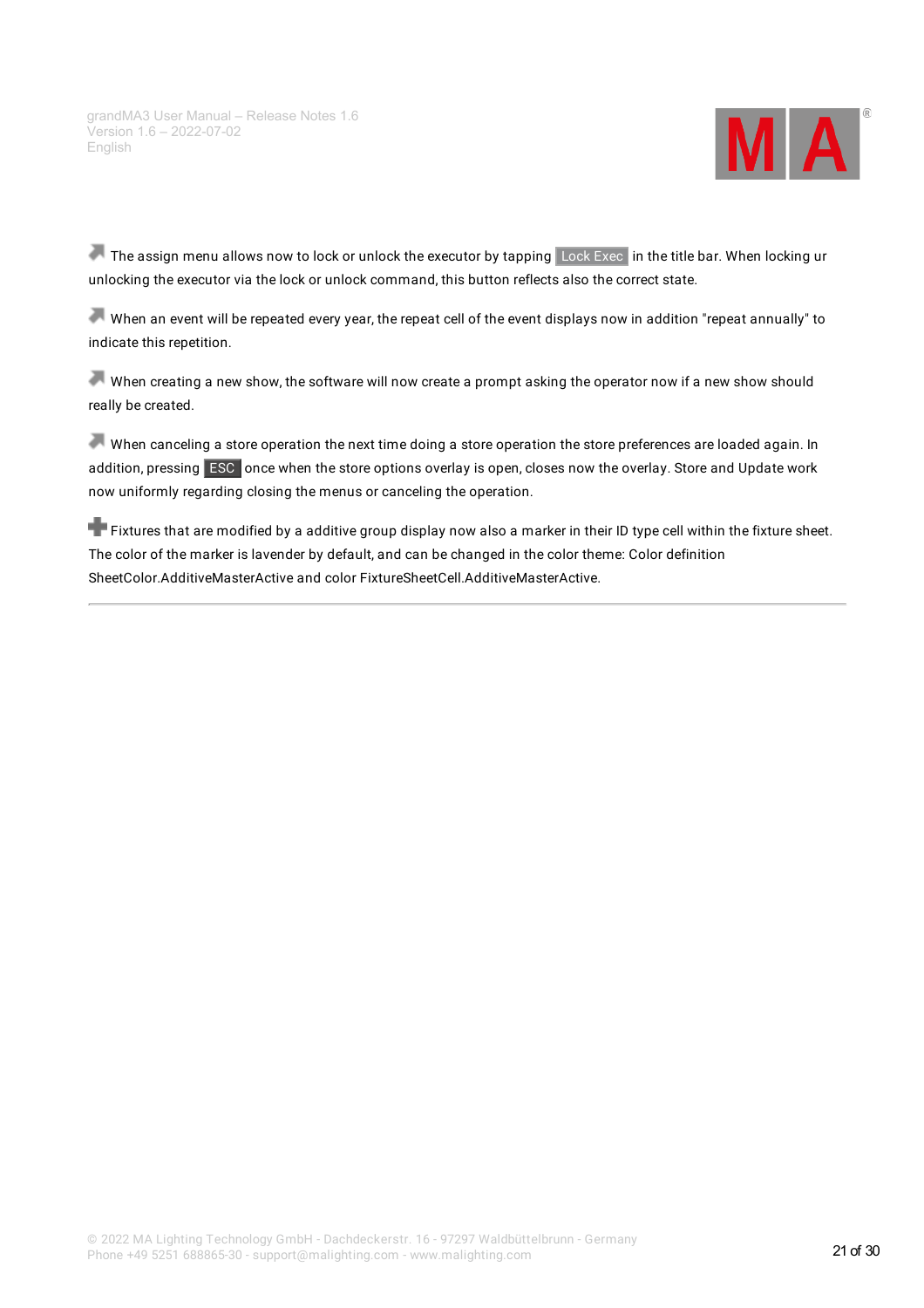

# <span id="page-21-0"></span>What's Changed

- The ListRef button in the Update Window was removed as it is obsolete now.
- The automatic label functionality of cues changed and does not use the commas (,) anymore to separate different presets within the name. It uses now the slash (/) to separate presets within the cue name.
- The first element within the cue list on an executor label shows now always the previous cue of the sequence order, ad not anymore the previous played back cue.
- The fixture sheet has now an additional title bar button for the Prog Only setting.
- The tab Time within the date and time menu got renamed to Session Time . Session Time is the time the grandMA3 session is running at. In addition, the ClockSource System Time within the clock window got renamed to Session Time. The session time can be different compared to your local time.
- With the improvement to presets the universal fixture is now part of Stage 1.
- The Store options overlay was renamed to Store Settings.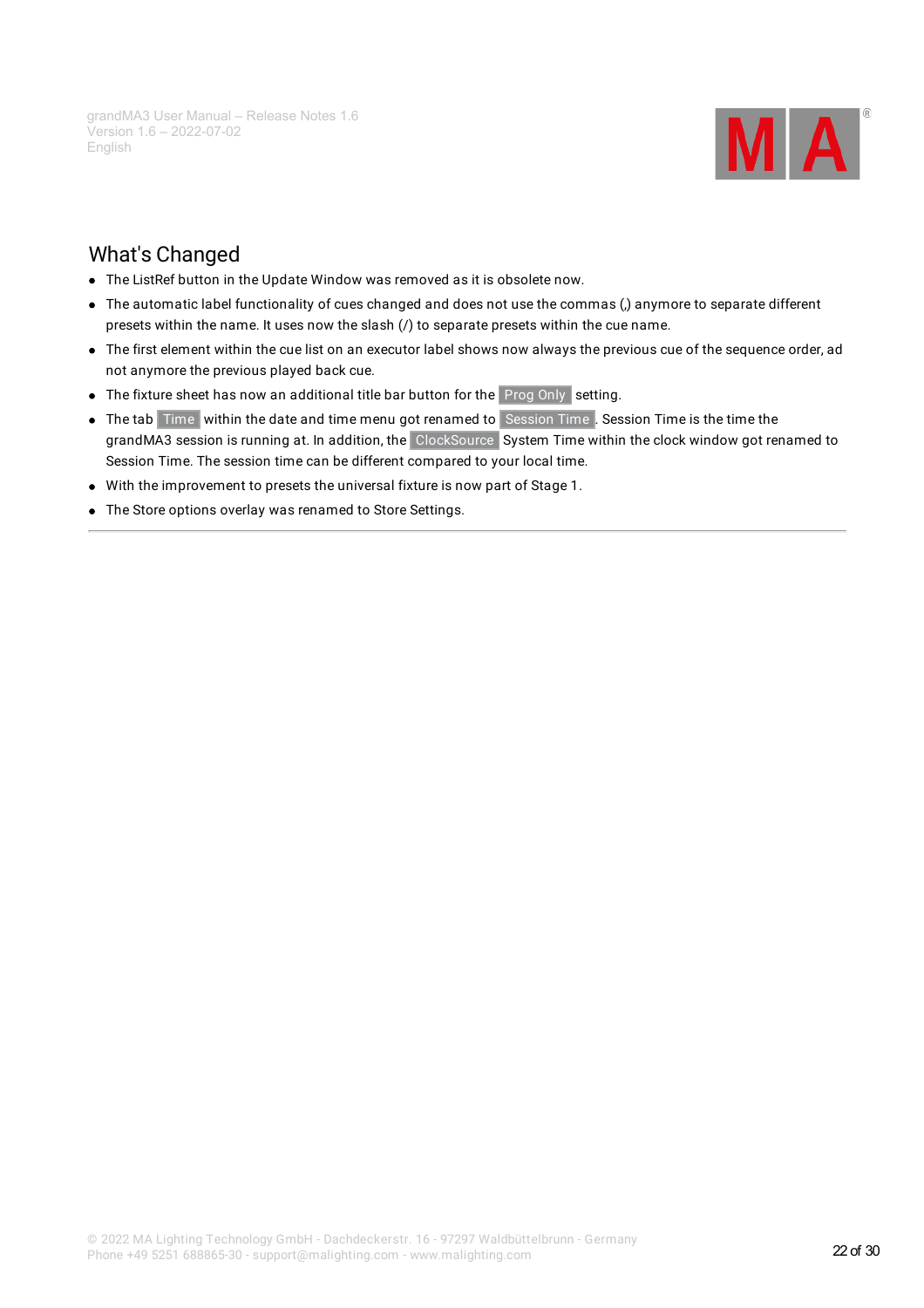

# <span id="page-22-0"></span>Fixed Bugs

#### 3D

#### Description

The property "Beam Diameter" of the Beam geometry type was not visualized correctly if a fixture had an iris channel. This bug is fixed. The correct beam diameter is visualized at the origin of the beam, even if a fixture has an iris.

Gobo rotation was visualized with the wrong center of rotation if the position of a gobo wheel was between two slots. This bug is fixed. Gobos are rotating around their own center point now if the gobo wheel is positioned between two slots.

Fixture types with a complex geometrical structure (nested geometry references) were not visualized correctly in all cases. This could cause unexpected behavior of intensity or color of subfixtures. This bug is fixed. Fixture types with nested geometry references are visualized correctly now.

Gobos in the 3D window were flashing when changing the selection or changing settings in the 3D window. This bug is fixed. Fixtures with gobos are not flashing any longer when making changes elsewhere in the software or the 3D window.

The visualization in the 3D window did not utilize the RealFade values of the fixture type. This bug is fixed. Values of RealFade are now utilized again.

Iris animations like strobe or pulse were visualized with a much too high speed. This bug is fixed. Iris animations are visualized correctly now.

Textures of meshes were not imported correctly if the mesh and the texture were located in a subfolder. This bug is fixed. Textures are now imported correctly, even from a subfolder.

Single Step was switched off when doing a lasso selection in the 3D window. This bug is fixed. A lasso selection in the 3D window will not disable single step.

Fixtures with Blade channels did not show proper beams on a Mac onPC running on Apple M1 hardware. This bug is fixed. Blades are visualized correctly on Apple M1 hardware.

# Command Line and Macro

#### Description

Fade in combination with FaderMaster did not obey a specified fade time. This bug is fixed. FaderMaster Page 1.201 at 100 fade 5 is working as expected.

If several different show files were loaded in a short amount of time, the software could crash. This bug is fixed. Rapid loading of different show files does not crash the software anymore.

Export and import of user profiles removed the link to default for properties, and therefore the values were set to the hard default value. This bug is fixed. Properties of user profiles are now keeping their link to the default value when the user profile will be exported and imported.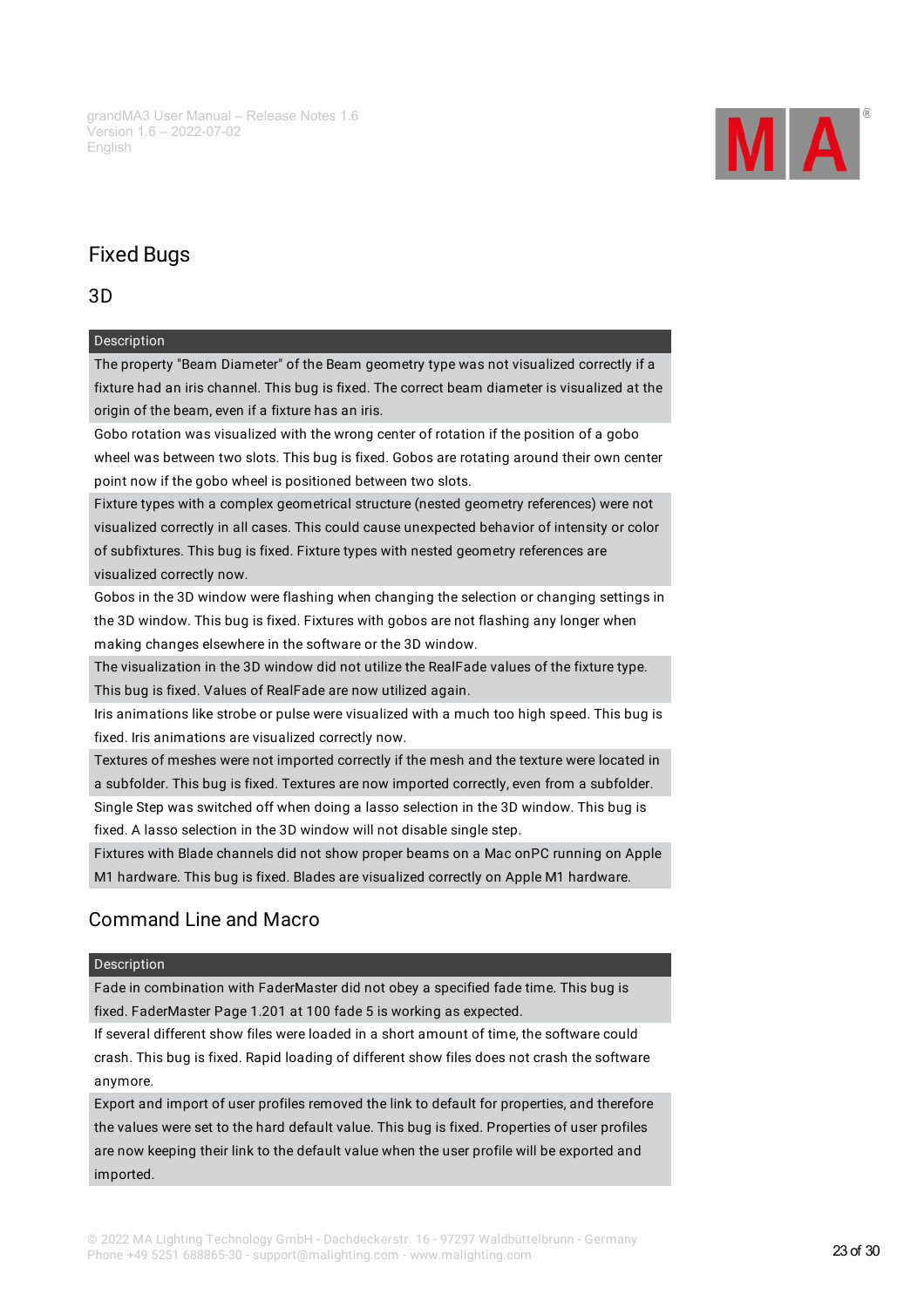

The encoder could be stuck for a while at value 255 when being in Dec8 readout and turning the encoder several times without interruption from 0 to 255 and vice versa. This bug is fixed. Encoders should not stick to a value anymore when turning them very fast from one end to the other end and back.

The fifth encoder in grandMA3 onPC running on Windows was still acting as screen encoder when the screen encoder was switched off. This bug is fixed. The fifth encoder works now always within the function it displays.

Changing the used preset while being in the update mode for a cue changed also the name of the cue. This bug is fixed. Cues labeled by the user won't change their name anymore when using the edit mode for a cue and changing a used preset.

When auto start was enabled for a sequence and the master fader of this sequence was set to 100% before starting a timecode show, the first go+ event for this sequence was not triggered by the timecode show. This bug is fixed. All timecode show events should be triggered correctly now.

When changing agenda events where the valid duration was not over, yet, were triggered again. This bug is fixed. Agenda events won't be executed again, when their duration is still valid and changes are made to the agenda event.

Single Step was always temporarily activated when tapping into any kind of a color picker. This bug is fixed. Only the color picker for attributes activates now temporarily Single Step when tapping into the color picker in order to choose a color.

Commands with non-existing variables in it were executed in a way that the non-existing variable was ignored. This bug is fixed. Commands with non-existing variables won't be executed anymore. The command line history returns an error in this case.

Filters did not update their filter results when the properties of fixtures were changed, and these properties were used as a filter criterion. This bug is fixed. Changing fixture properties updates now also the results of filters.

It was not possible to store a new executor when the selected page was deleted before. This bug is fixed. After deleting the selected page it is now possible again to store immediately new executors on page 1.

Mode dependencies caused other channels that were dependent to be knocked into the programmer if the active channel function of this channel was changed because of the mode dependency. This bug is fixed. The channel function is changed, but this does not cause the channel to be knocked into the programmer any longer.

Copy and paste of cues inserted the cues with their former cue number. This bug is fixed. Copy and paste of cues adjust now the cue number of the pasted cue to fit into the cue numbering at the destination.

The software could crash when data was imported to the wrong destination. This bug is fixed. The software should not crash anymore when data was imported to the wrong destination.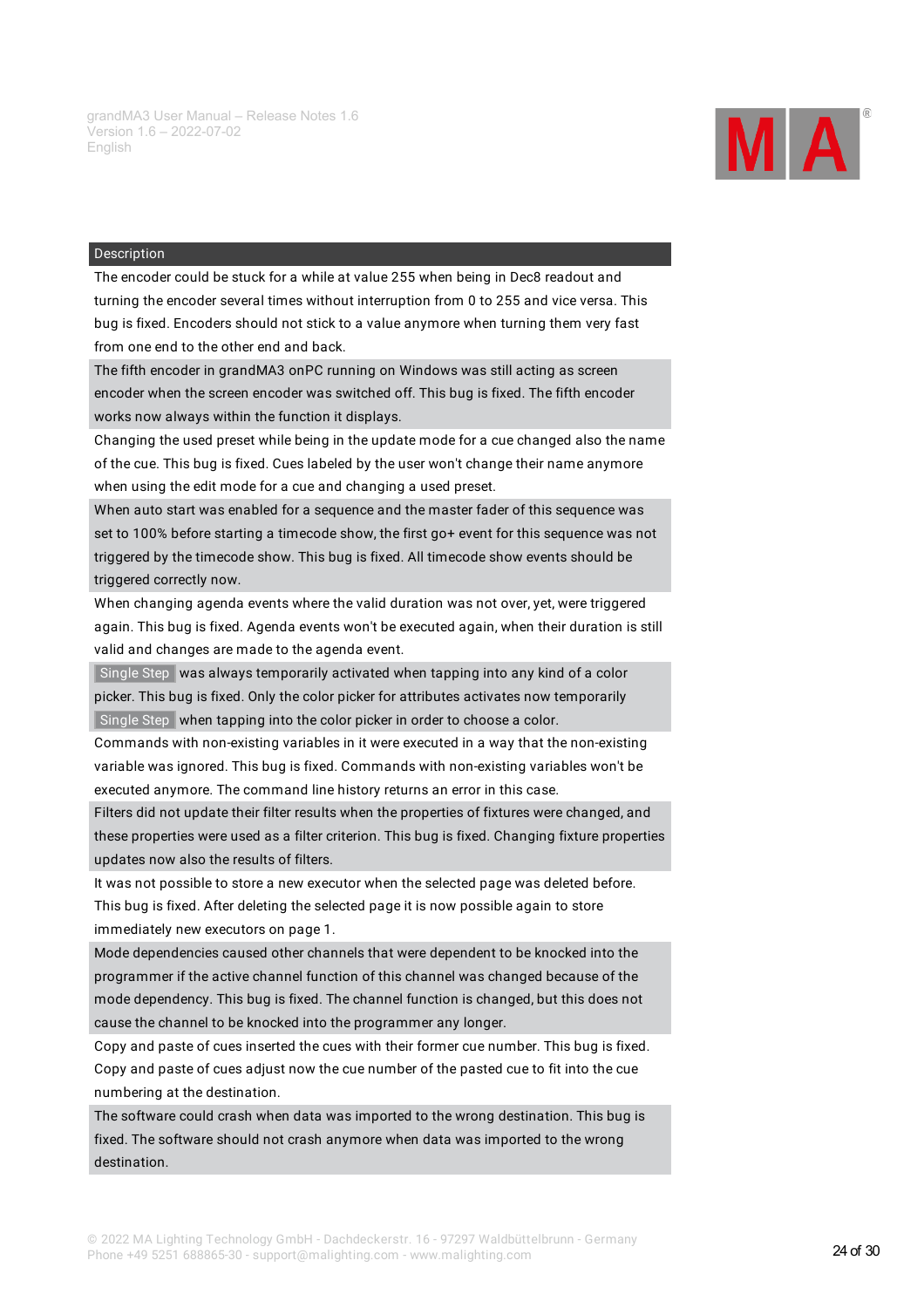

# Connections

#### Description

When having 2 consoles in a session with a parallel input of LTC Timecode, the backup console did not take over the LTC smoothly. This bug is fixed. On signal loss, the backup console takes over within half of the defined afterroll time.

In the onPC settings menu, the "MIDI via onPC command wing" button did not work as expected. This bug is fixed. When the button is toggled "on" the MIDI Signal from command wing is used, if toggle "off" the Signal of the selected USB device is used. The target settings in the In/Out menu did not work properly. This bug is fixed. Selecting "Empty" as a target is working again.

The software could crash when sending an OSC string without specifying an OSC address. This bug is fixed. OSC strings without an address do not crash the software anymore.

# Patch

#### Description

In the "Insert New Fixtures" popup, if the DMX sheet was used to directly chose the address, tapping on the address directly was not possible. This bug is fixed. Choosing the desired address directly by tapping is working now.

In the "Insert New Fixtures" popup, if the DMX sheet was used and resized very small, it was not possible to change the size again. This bug is fixed. Resizing the DMX sheet is working as expected.

Changing the mode master of a patched fixture type could lead to shifting of default values between DMX channels. This bug is fixed. Default values will not be changed any longer when a mode master of a fixture type is changed.

Sometimes the Offset value was in the wrong Fixture. This bug is fixed. The Offset value is now in the correct fixture.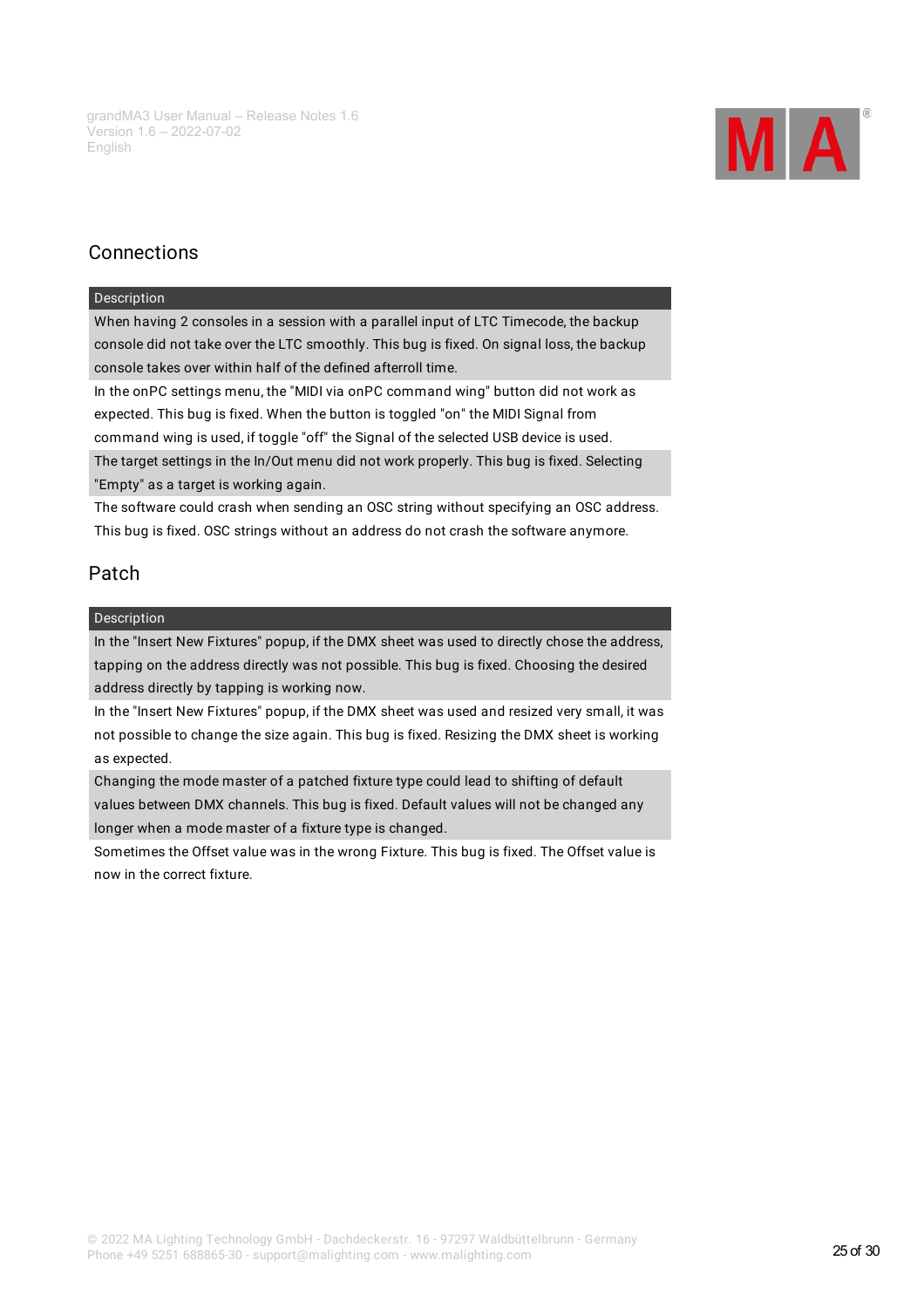

# Phaser

#### Description

Activating the attributes that were running a phaser discarded the values for fade, delay, speed, and phase when a processing unit is part of the session. This bug is fixed. While having processing units in the session the knock-in of attributes does not discard values anymore when they are running a phaser.

Changing the speed of a phaser by using the Speed From and Speed To properties within the MAtricks window always restarted the phaser. This bug is fixed. Phasers adjust their speed now flawlessly when changing the speed by using Speed From and Speed To within the MAtricks window.

Oopsing the stomping of a phaser did not work. This bug is fixed. The stomping of phasers can now be reverted by using Oops.

# Playback

#### Description

The sequence setting "HTP" was not working properly. This bug is fixed. The sequence setting "HTP" is working as expected.

Sequences with SoftLTP off outputted their values first when moving their master fader. This bug is fixed. Sequences with SoftLTP off output their resulting value now immediately when they will be started.

### Windows

#### Description

In the sequence edit overlay, the auto-scroll option did not work properly. This bug is fixed. Enabled auto-scroll in the sequence edit sheet jumps to the currently edited cue.

The sequence sheet did not display individual fade, delay, and duration times correctly. This bug is fixed. The individual times in the sequence sheet are displayed properly now. Saved preferences in the update menu did not include all options. This bug is fixed. Saving and recalling the preferences in the update menu is working as expected.

If multiple encoder bars and layout views were used at the same time, the onPC software could crash. This bug is fixed. Several encoder bars and layout views can be used in parallel.

When changing the DMX sheet to Levelbar "Bar", the values were not displayed properly. This bug is fixed. Level bars are displayed properly in the DMX sheet now.

The Trackpad, set to mode Pan/Tilt was not working with physical readout. This bug is fixed. The Trackpad in Pan/Tilt mode also works with physical readout.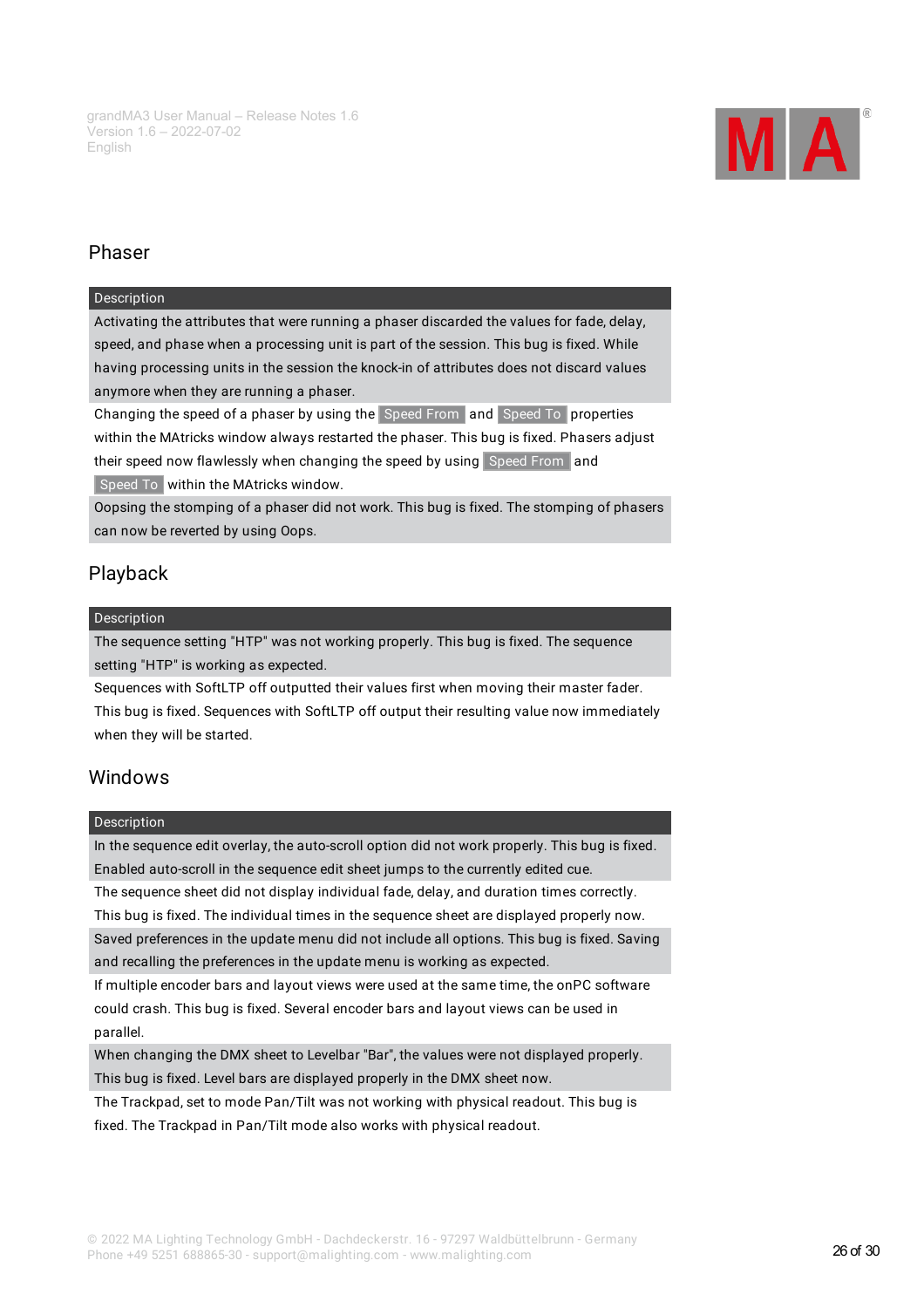

The values that were displayed within the fixture sheet for a collapsed grouping fixture could flicker from time to time. This bug is fixed. The values of grouping fixtures do not flicker anymore within the fixture sheet.

The HSB Color Picker and the fader page of the color picker did not work for fixture types with subtractive color mixing and only one measurement of the color flags at 100 % insertion. This bug is fixed. The color picker is working for subtractive color mixing with only one measurement defined for a fixture type.

In Agenda setup mode, if the entry "New Agenda Event" was copy and pasted on itself, a loop was created. This bug is fixed. If the first entry is copy and pasted on itself only one more event is created.

The fixture sheet did not display the correct fixtures when leaving the edit mode and the Global mask was enabled. This bug is fixed. After using the edit mode, the fixture sheet redraws properly when using the Global mask.

Pie charts of color presets displayed a black pie if a fixture with subtractive color mixing had measured filter data. This bug is fixed. Pie charts of color presets now show the correct color even for a fixture with subtractive color mixing and measured filter data.

The Audio In Device pop-up could display (null) instead of the device name or the manufacturer. This bug is fixed. The Audio In Device pop-up displays now "Device x" when the device name is not provided by the device or it displays "Manufacturer unknown" when the manufacturer is not provided by the device.

It could happen that not all feature groups were offered as preset pools within the Add window dialog. This bug is fixed. All feature groups of a show file are now offered to create preset pool windows for.

It was not possible to scroll through the list of cues within the edit sequence window by using the screen encoder when the sequence had not enough cues to get the whole list scrolling on the display. This bug is fixed. It is now always possible to scroll through the list of cues within the edit sequence window by using the screen encoder.

EditSetting + tapping the area of the selected sequence in the letterbox display opened the sequence setting menu on the letterbox display. This bug is fixed. The sequence settings of the selected sequence will now be opened on display 2 when having EditSetting in the command line and then tapping the area of the selected sequence within the letterbox display.

The ViewMode Month of the agenda displayed also the last week of the former month, when the week day of the first day of the month matched up with the set up day in the StartOfWeek setting. This bug is fixed. The ViewMode Month in the agenda window does not display unnecessary whole weeks of the former month anymore.

The command line history window and overlay displayed a black background when having the daylight color theme active. This bug is fixed. The command line history window and overlay respect now the colors of the color theme.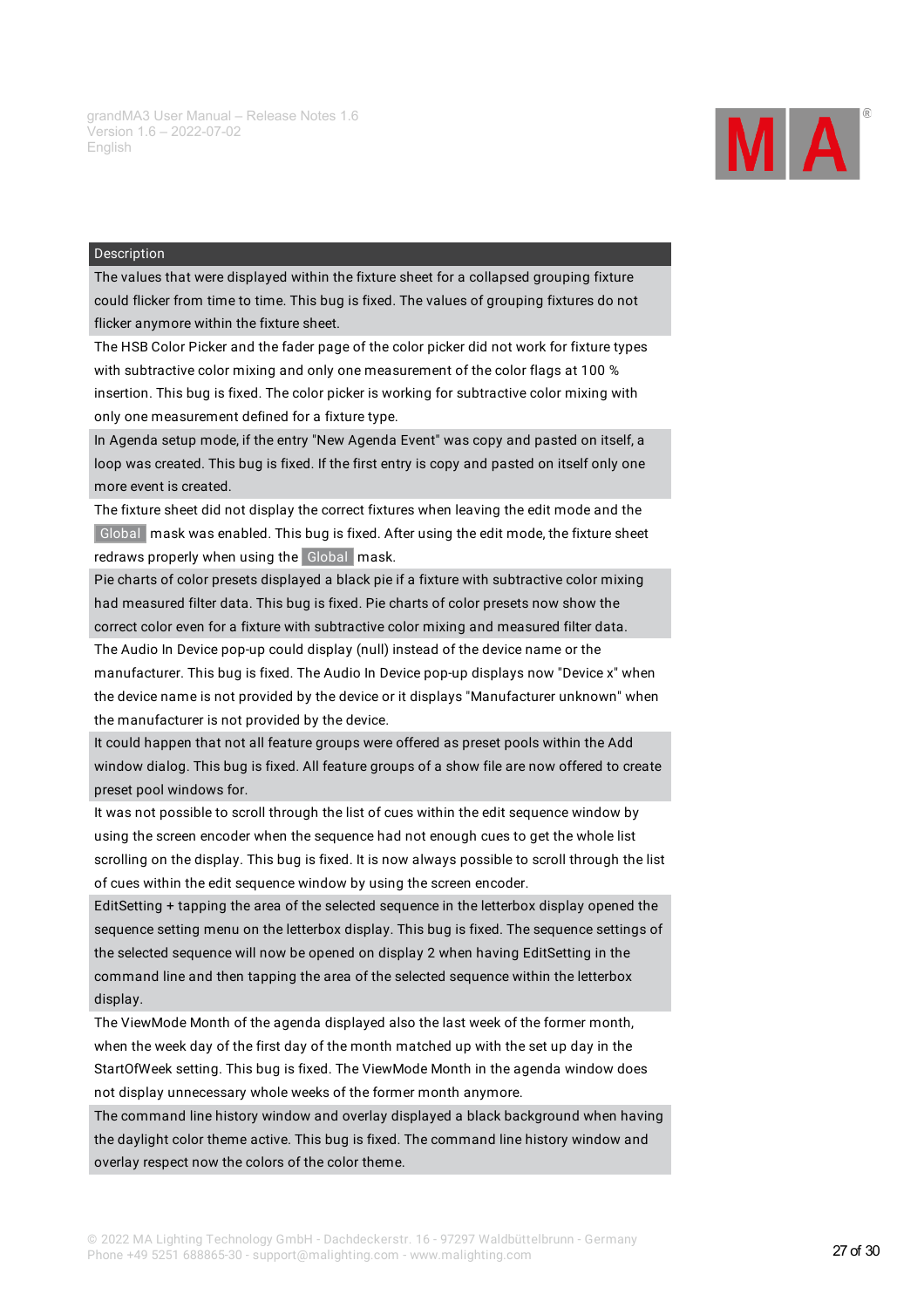

#### Description

It was not possible to open the name input popup for a timecode track by using the screen encoder. This bug is fixed. The screen encoder can now be used to open the name input popup for timecode tracks.

It was not possible to switch between the different feature groups within the Export -tab

Import/Export menu when the local area had sheet style enabled. This bug is fixed. The Export -tab of the Import/Export menu allows now to switch between feature groups when sheet style is enabled.

The Off menu could be moved outside the visible screen area. This bug is fixed. The Off menu cannot be dragged around on the screen anymore.

The phaser overlay reset its settings every time when it was closed. This bug is fixed. The settings are only reset after a clear.

Executor labels displayed the cues of the sequence repeatedly when the off cue would have been used for switching off the sequence, and when the executor label was higher than 1 row. This bug is fixed. High executor labels display now only one set of their cues when the off cue has any time set up.

Calling menus on displays that were not defined for the menus could crash the software. This bug is fixed. Menus won't open anymore on displays that are not defined for the menus.

The temporary pool overlays of views and sequences did not use their pool color. This bug is fixed. All temporary pool overlays use now always the defined pool color of their object type.

The fixture sheet did not display values for attributes in the DMX layer when the values were on their default value. This bug is fixed. The DMX layer in the fixture sheet displays now always the value for each attribute.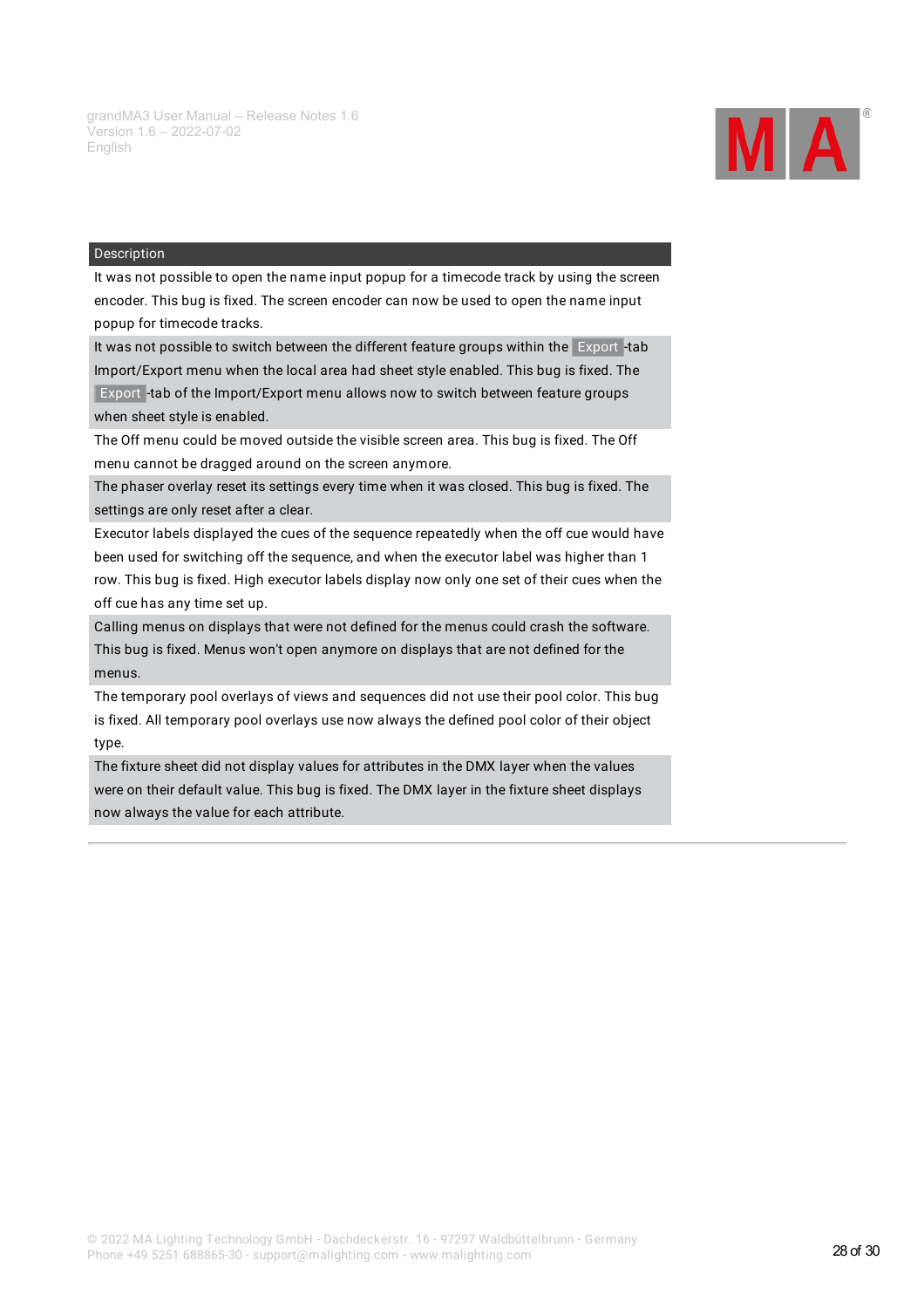

# <span id="page-28-0"></span>Appendix

- It is recommended to use a dedicated and a separate physical network for each grandMA3 session.
- When using DMX protocols it is recommended to use a dedicated physical network for each protocol.
- The recommended workflow for executor configurations that are different compared with the default executor configuration is to create a new executor configuration, do the changes in the new configuration and save the changes.
- XML files with exported executor configurations from grandMA3 v1.2 and prior cannot be properly imported to grandMA3 v1.3 or later due to structural changes.
- XML files with exported analog remote setups from grandMA3 v1.3 and prior cannot be properly imported to grandMA3 v1.4 or later due to structural changes.
- XML files with exported timecode shows from grandMA3 v1.3 and prior cannot be properly imported to grandMA3 v1.4 or later due to structural changes.
- XML files with exported presets from grandMA3 v1.5 and prior cannot be properly imported to grandMA3 v1.6 or later due to structural changes.